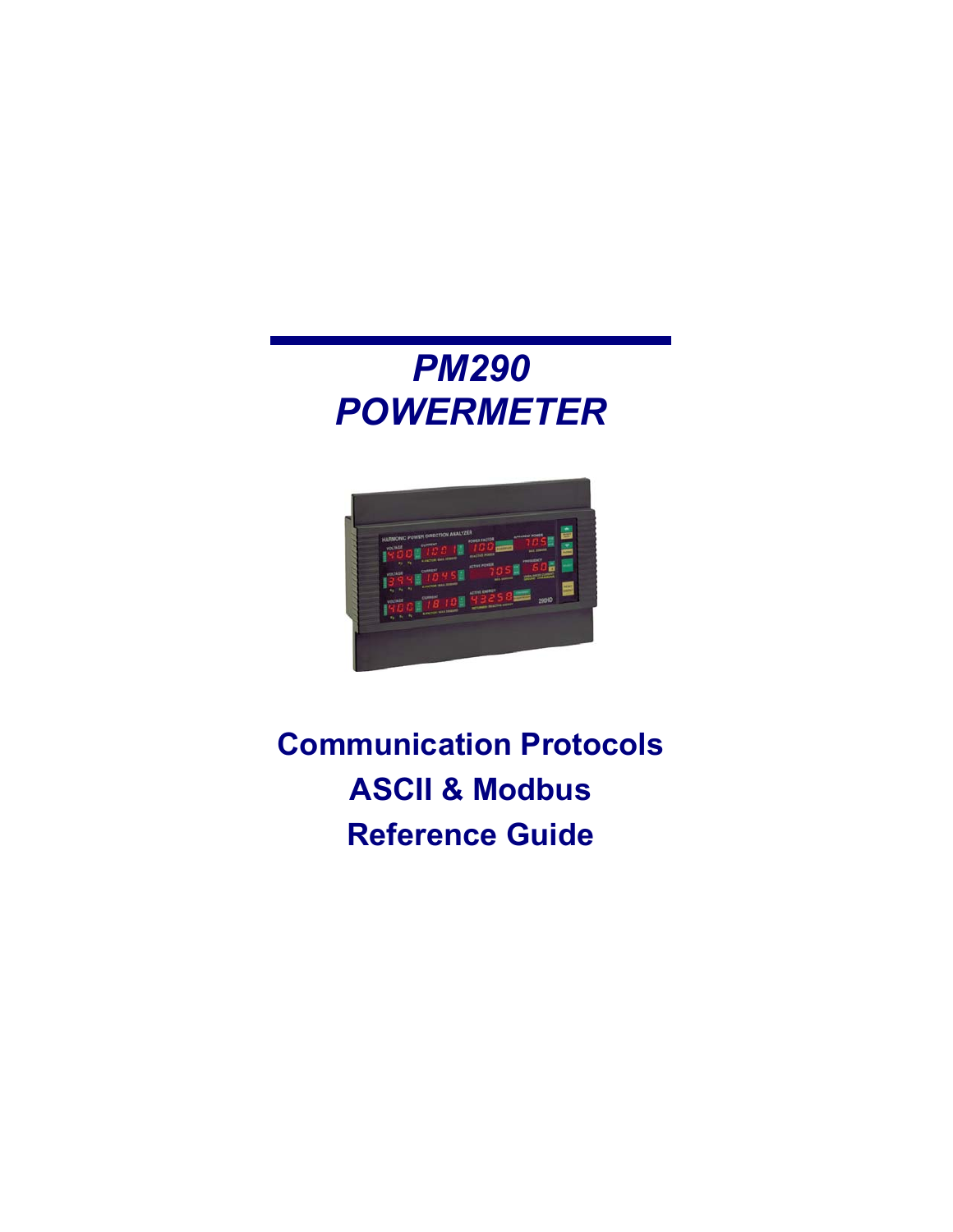#### **PM290 Communication Protocols**

Communication protocol is a method of transferring information between different devices (i.e., the Powermeter and a computer) where the protocol is a repertoire of computer commands and the Powermeter responses.

For example, the computer will command a specific Powermeter to send to the computer all of its measured data. The Powermeter will respond by sending all the data in a specific known order so the computer will recognize it and treat it as data.

This section details the protocols, the computer requests and the Powermeter replies.

The user can choose between two protocols, **ASCII** and **MODBUS**.

#### **NOTE**

Every effort has been made to ensure that the material herein is complete and accurate. However, the manufacturer is not responsible for any mistakes in printing or faulty instructions contained in this book. Notification of any errors or misprints will be received with appreciation.

For further information regarding a particular installation, operation or maintenance of equipment, contact the manufacturer or your local representative or distributor.

This book is copyrighted. No part of this book may be reproduced, stored in a retrieval system, or transmitted in any form or by any means, electronic, mechanical, photocopying, recording or otherwise without the prior written permission of the manufacturer.

## **Table of Contents**

| $\mathbf{1}$   |            |  |
|----------------|------------|--|
|                | 1.1<br>1.2 |  |
|                | 1.3        |  |
|                | 1.4        |  |
|                | 1.5        |  |
|                | 1.6        |  |
|                | 1.7        |  |
|                | 1.8        |  |
|                | 1.9        |  |
|                | 1.10       |  |
|                | 1 1 1      |  |
|                | 1.12       |  |
| $\overline{2}$ |            |  |
|                | 2.1        |  |
|                | 2.2        |  |
|                | 2.3        |  |
|                | 2.3.1      |  |
|                | 2.3.2      |  |
|                | 2.3.3      |  |
|                | 2.3.4      |  |
|                | 2.4        |  |
|                | 2.5        |  |
|                | 2.5.1      |  |
|                | 2.5.2      |  |
|                | 2.5.3      |  |
|                | 2.5.4      |  |
|                | 2.5.5      |  |

BG0321 Rev. A1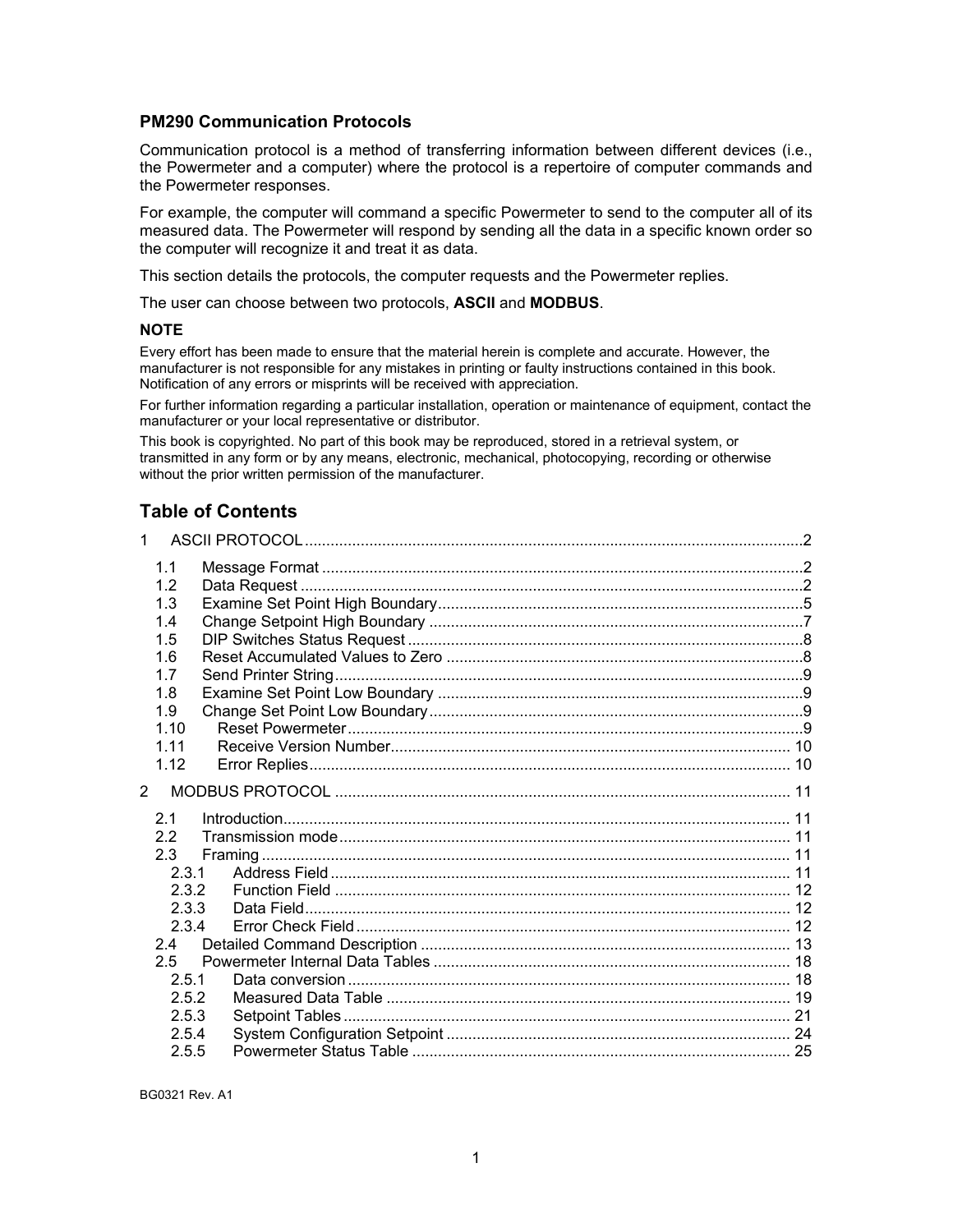#### <span id="page-2-0"></span>**1 ASCII PROTOCOL**

#### **1.1 Message Format**

<span id="page-2-1"></span>

|  | Field #1   Field #2   Field #3   Field #4   Field #5   Field #6   Field #7 |  |  |  |  |  |
|--|----------------------------------------------------------------------------|--|--|--|--|--|
|--|----------------------------------------------------------------------------|--|--|--|--|--|

The following is a list of the possible characters and message characteristics appearing in the fields:

**Field #1** - Synchronization Character: **One character '!'**, used for starting synchronization.

**Field #2** -Message Length: Length of the message including only number of bytes in fields #2, #3, #4 and #5. Contains three characters between **'003'** and **'252'**.

**Field #3** -Address: Two characters between **'00'** and **'32'**. Powermeter with address **'00'** answers to requests with any other address.

**NOTE** For RS-232 this field must ALWAYS be '0'.

**NOTE** For RS-422/RS-485 (multidrop mode), this field must NEVER be '0'.

**Field #4** -Message type: One character representing the type of host request. **Possible requests:** 

- **'0' -** Data Request
- **'1' -** Examine Set Point High Boundary
- **'2' -** Change Set Point High Boundary
- **'3' -** DIP Switch Status Request
- **'4' -** Reset all accumulated values to zero
- **'5' -** Request of Printer String
- **'6'** Examine Set Point Low Boundary
- **'7'** Change Set Point Low Boundary
- **'8'** Program Reset
- **'9' -** If internal test is correct return version number

**Field #5** -Message Body: Enables use of all **ASCII characters**

**Field #6** -Checksum: Checksum is calculated in 2 byte words for fields #2, #3, #4 and #5 to produce one byte checksum in the range **22H (H=Hexadecimal) to 7EH** as follows:

((sum of(each byte - 22H)) modulo 5CH) + 22H.

**Field #7** -Trailer: Carriage return and line feed.

**NOTE** Fields #3 and #4 of replies are always the same as in the request message.

#### <span id="page-2-2"></span>**1.2 Data Request**

**HOST REQUEST**  Message Type - '0' Message Body - none

**REPLY** 

Message Body - String of 171 bytes: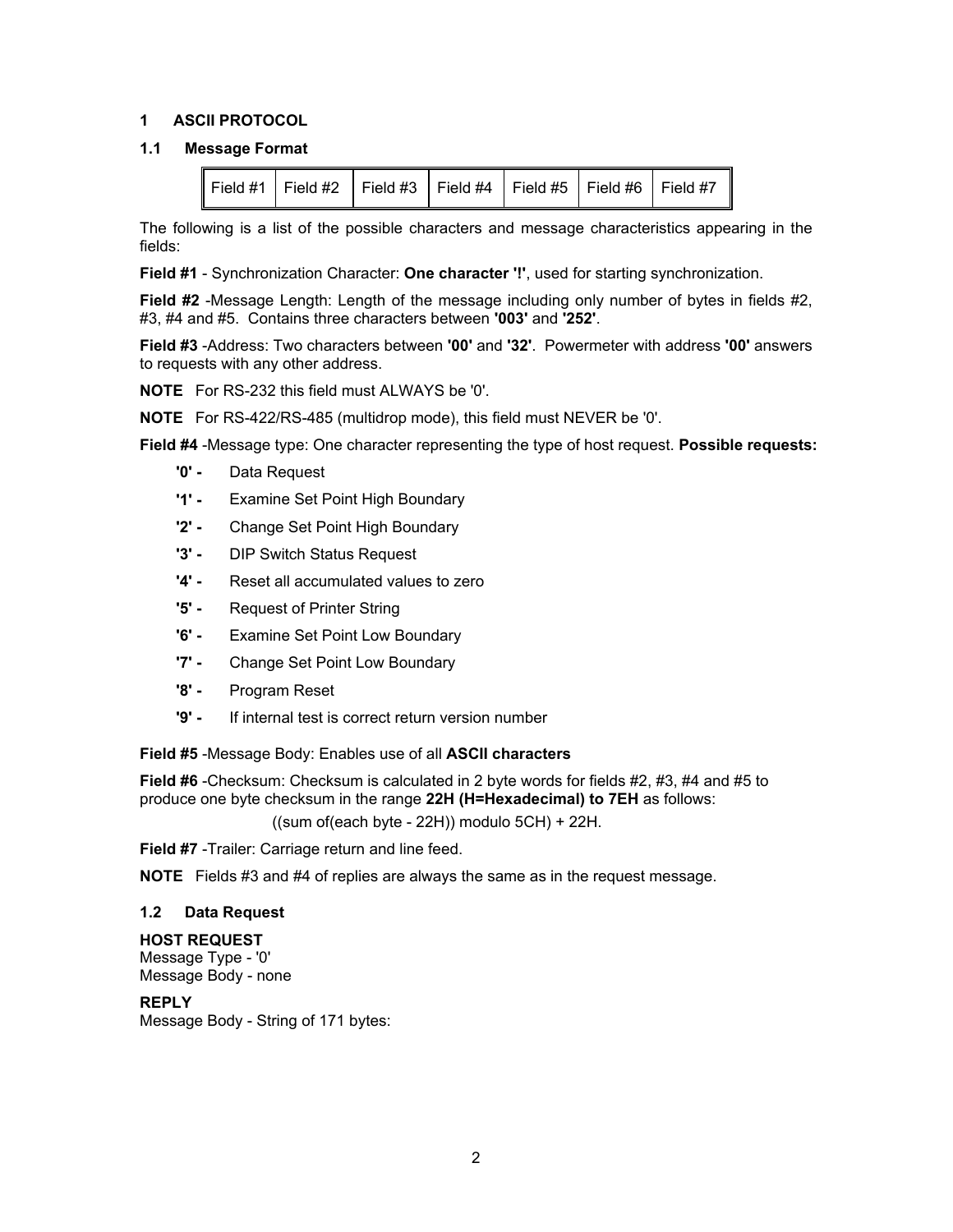| <b>FIELD</b>    | <b>OFFSET</b><br>(BYTES) | <b>LENGTH</b><br>(BYTES) | <b>DESCRIPTION</b>          | <b>CONFIGURATION</b> |
|-----------------|--------------------------|--------------------------|-----------------------------|----------------------|
| $\mathbf{1}$    | 0                        | 4                        | Voltage L1                  | NNN.,                |
| $\overline{2}$  | 4                        | $\overline{4}$           | Voltage L <sub>2</sub>      | N.NN, NN.N, .        |
| 3               | 8                        | 4                        | Voltage L3                  | <b>NNN</b>           |
| 4               | 12                       | 5                        | Current L1                  |                      |
| $\overline{5}$  | 17                       | 5                        | Current L <sub>2</sub>      | NNNN, NN.NN          |
| 6               | 22                       | 5                        | Current L3                  |                      |
| 7               | 27                       | 6                        | Power L1                    | SNNNNN,              |
| 8               | 33                       | 6                        | Power L <sub>2</sub>        | WNN.NN,              |
|                 |                          |                          |                             | WNNN.N               |
| 9               | 39                       | 6                        | Power L3                    | WNNNN.               |
| 10              | 45                       | 4                        | Power Factor L1             |                      |
| 11              | 49                       | 4                        | Power Factor L2             | T.NN                 |
| 12              | 53                       | 4                        | Power Factor L3             |                      |
| $\overline{13}$ | 57                       | 6                        | <b>Total Active Power</b>   | SNNNNN,<br>WNN.NN.   |
|                 |                          |                          |                             | WNNN.N               |
|                 |                          |                          |                             | WNNNN.               |
| 14              | 63                       | 4                        | <b>System Power Factor</b>  | T.NN                 |
| 15              | 67                       | 6                        | <b>Active Energy</b>        | NNNNN,               |
|                 |                          |                          |                             | NNN.NN,<br>NNNN.N,   |
|                 |                          |                          |                             | NNNNN.               |
| 16              | 73                       | 5                        | <b>Unbalanced Current</b>   | <b>NNNN</b>          |
|                 |                          |                          |                             | NN.NN                |
| 17              | 78                       | 4                        | Frequency                   | NN.N                 |
| 18              | 82                       | 6                        | Reactive Power L1           | WNN.NN,<br>SNNNNN,   |
| 19              | 88                       | 6                        | Reactive Power L2           | WNNN.N,              |
| 20              | 94                       | 6                        | Reactive Power L3           | WNNNN.               |
| $\overline{21}$ | 100                      | 6                        |                             |                      |
|                 |                          |                          | Apparent Power L1           | ONNNNN,              |
| 22              | 106                      | 6                        | Apparent Power L2           | NNN.NN,              |
|                 |                          |                          |                             | NNNN.N,              |
| 23              | 112                      | 6                        | Apparent Power L3           | NNNNN.               |
| 24              | 118                      | 6                        | Reactive Energy             | WNNNNN,              |
|                 |                          |                          |                             | WNN.NN,<br>WNNN.N,   |
|                 |                          |                          |                             | WNNNN.               |
| 25              | 124                      | 6                        | <b>Total Reactive Power</b> | SNNNNN,              |
|                 |                          |                          |                             | WNN.NN,              |
|                 |                          |                          |                             | WNNN.N,<br>WNNNN.    |
| 26              | 130                      | 6                        | <b>Total Apparent Power</b> | ONNNNN,              |
|                 |                          |                          |                             | NNN.NN,              |
|                 |                          |                          |                             | NNNN.N,              |
|                 |                          |                          |                             | NNNNN.               |

|  |  | Table 1-1 Reply to Host Request Type '0' |  |
|--|--|------------------------------------------|--|
|--|--|------------------------------------------|--|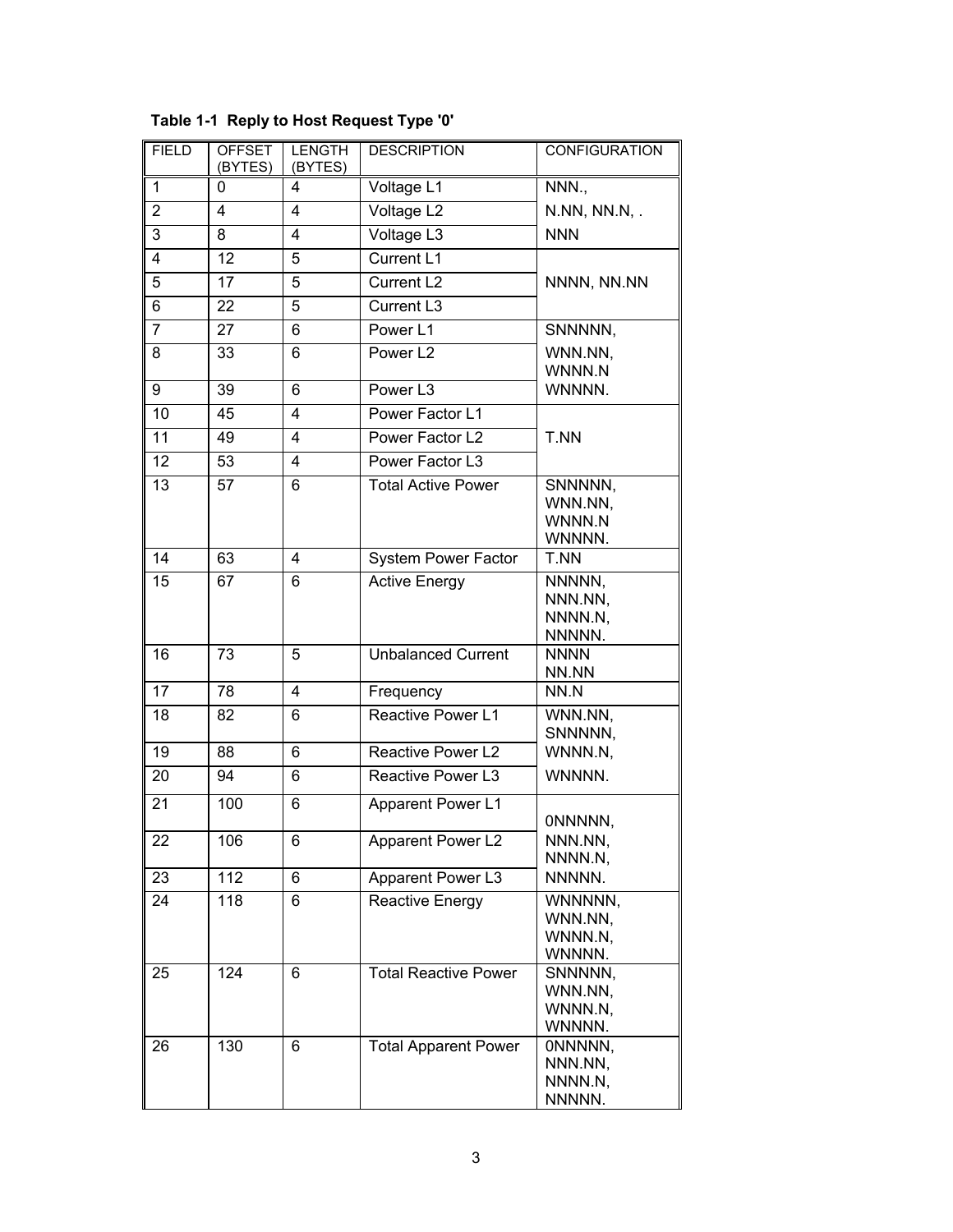| <b>FIELD</b> | <b>OFFSET</b><br>'BYTES) | <b>LENGTH</b><br>(BYTES) | <b>DESCRIPTION</b>                       | <b>CONFIGURATION</b>                    |
|--------------|--------------------------|--------------------------|------------------------------------------|-----------------------------------------|
| 27           | 136                      | 6                        | Max. Demand                              | ONNNNN,<br>NNN.NN,<br>NNNN.N.<br>NNNNN. |
| 28           | 142                      | 6                        | Accumulated Max.<br>Demand               | ONNNNN,<br>NNN.NN,<br>NNNN.N,<br>NNNNN. |
| 29           | 148                      | 5                        | Amp. Max. Demand L1                      |                                         |
| 30           | 153                      | 5                        | Amp. Max. Demand L2                      | <b>ONNNN</b><br>NN.NN                   |
| 31           | 158                      | 5                        | Amp. Max. Demand L3                      |                                         |
| 32           | 163                      | $\overline{2}$           | <b>Contact Status</b><br>(Option B only) | HН                                      |
| 33           | 165                      | 6                        | <b>Returned Energy</b>                   | -ONNNN,<br>-NN.NN<br>-NNN.N<br>-NNNN.   |

Where:

- **N** 0, 1, 2, 3, 4, 5, 6, 7, 8, 9
- **S -** 0 or "-"
- **T** 0, 1, or "-"
- **W** 0, 1, 2, 3, 4, 5, 6, 7, 8, 9 or "-"
- **H** 0, 1, 2, 3, 4, 5, 6, 7, 8, 9, A, B, C, D, E, F

#### **NOTE**

If a three wire configuration has been chosen the individual phase values for power factor, active power, apparent power and reactive power will appear in the communication protocol as zeros ('0's), because they have no meaning. Only the total three phase system values will be present.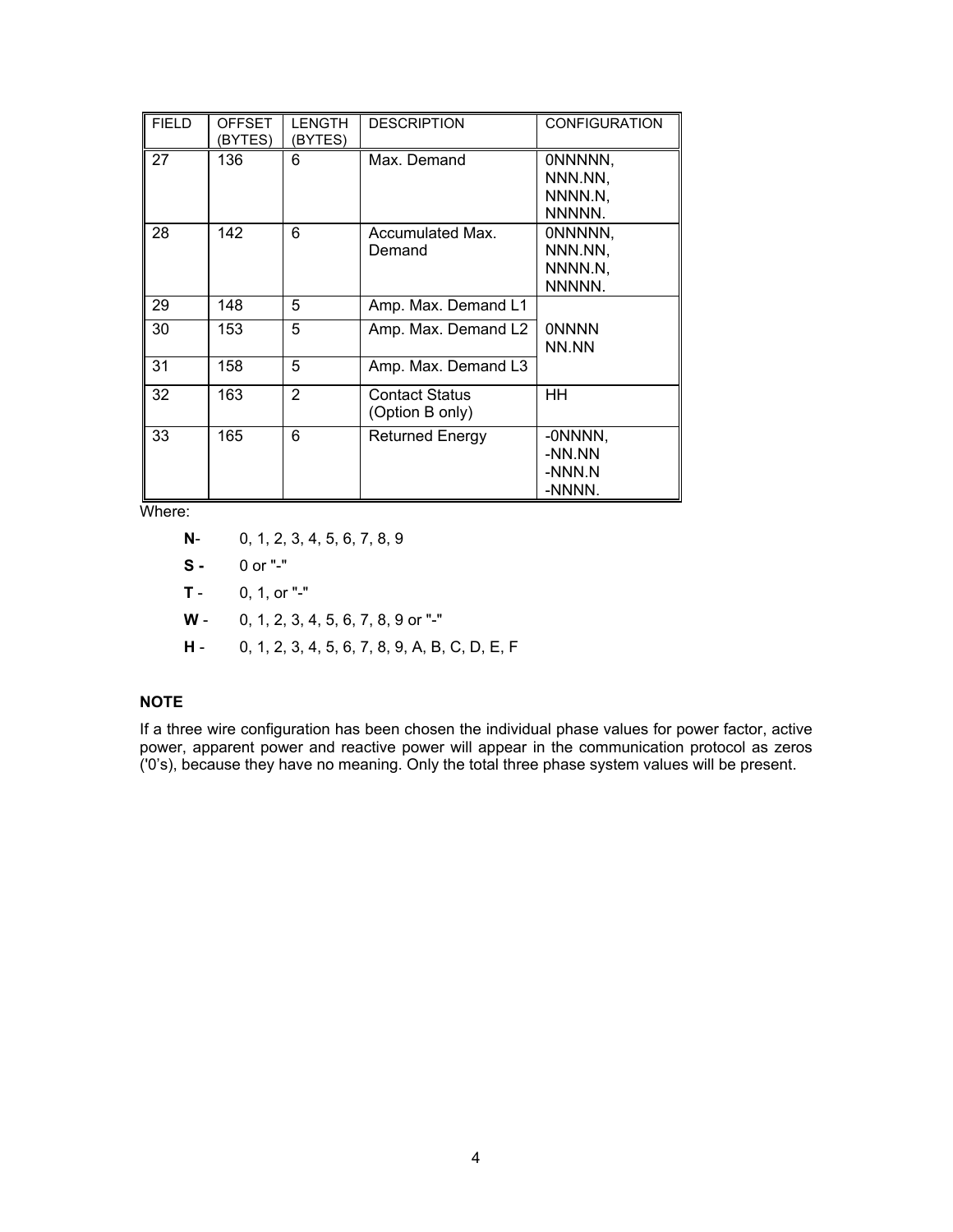#### <span id="page-5-0"></span>**1.3 Examine Set Point High Boundary**

#### **HOST REQUEST**

Message Type - '1' Message Body:

Sub field  $#1$  Sub field  $#2$ 

Sub field #1 - function of programming (length - 1 byte) **See Table 1-2 Sub field 1**

Sub field #2 - setpoint serial number (length - 2 bytes) **See Table 1-2 Sub field 2**

#### **REPLY**

Message Type - '1' Message Body:

| Sub field #1 Sub field #2 | Sub field #3 | Sub field #4 |
|---------------------------|--------------|--------------|
|                           |              |              |

Sub field #1 - Same as for the HOST REQUEST

Sub field #2 - Same as for the HOST REQUEST

Sub field #3 - Set point delay in 'NN.N' format (length 4 bytes) Will be '////' when the set point is suppressed

Sub field #4 - Set point limit (length 1 to 9 bytes)

#### **Table 1-2 Setpoints**

| <b>SETPOINT NAME</b>              | Sub field #1   | Sub field #2<br>(Setpoint #) | Sub field #4<br>(Limit) | <b>Description</b>      |
|-----------------------------------|----------------|------------------------------|-------------------------|-------------------------|
| <b>SETPOINTS FOR RELAYS 1 - 4</b> |                |                              |                         |                         |
| <b>High Voltage</b>               | 14             | 1                            | $0$ to $V$ max          | N, NN<br><b>NNNNNN</b>  |
| Low Voltage                       | 14             | $\overline{2}$               | 0 to V max              | N, NN<br><b>NNNNNN</b>  |
| <b>High Current</b>               | 14             | 3                            | 0 to I max              | N, NN<br><b>NNNNN</b>   |
| Max. Demand                       | 14             | 4                            | 0 to P max              | N, NN<br><b>NNNNNN</b>  |
| Low PF.                           | 14             | 5                            | 0 to 1.00               | N.NN                    |
| <b>Unbalanced Current</b>         | 14             | 6                            | 0 to I max              | N, NN<br><b>NNNNN</b>   |
| +kWH Pulsing                      | 1              | $\overline{7}$               | 1 to 200                | N, NN, NNN              |
| <b>High Reactive Power</b>        | 14             | 8                            | 0 to P max              | N, NNNNNNN<br><b>NN</b> |
| <b>High Apparent Power</b>        | 14             | 9                            | 0 to P max              | N, NN<br><b>NNNNNN</b>  |
| <b>kVARH Pulsing</b>              | $\overline{2}$ | 10                           | 1 to 200                | N, NN,<br><b>NNN</b>    |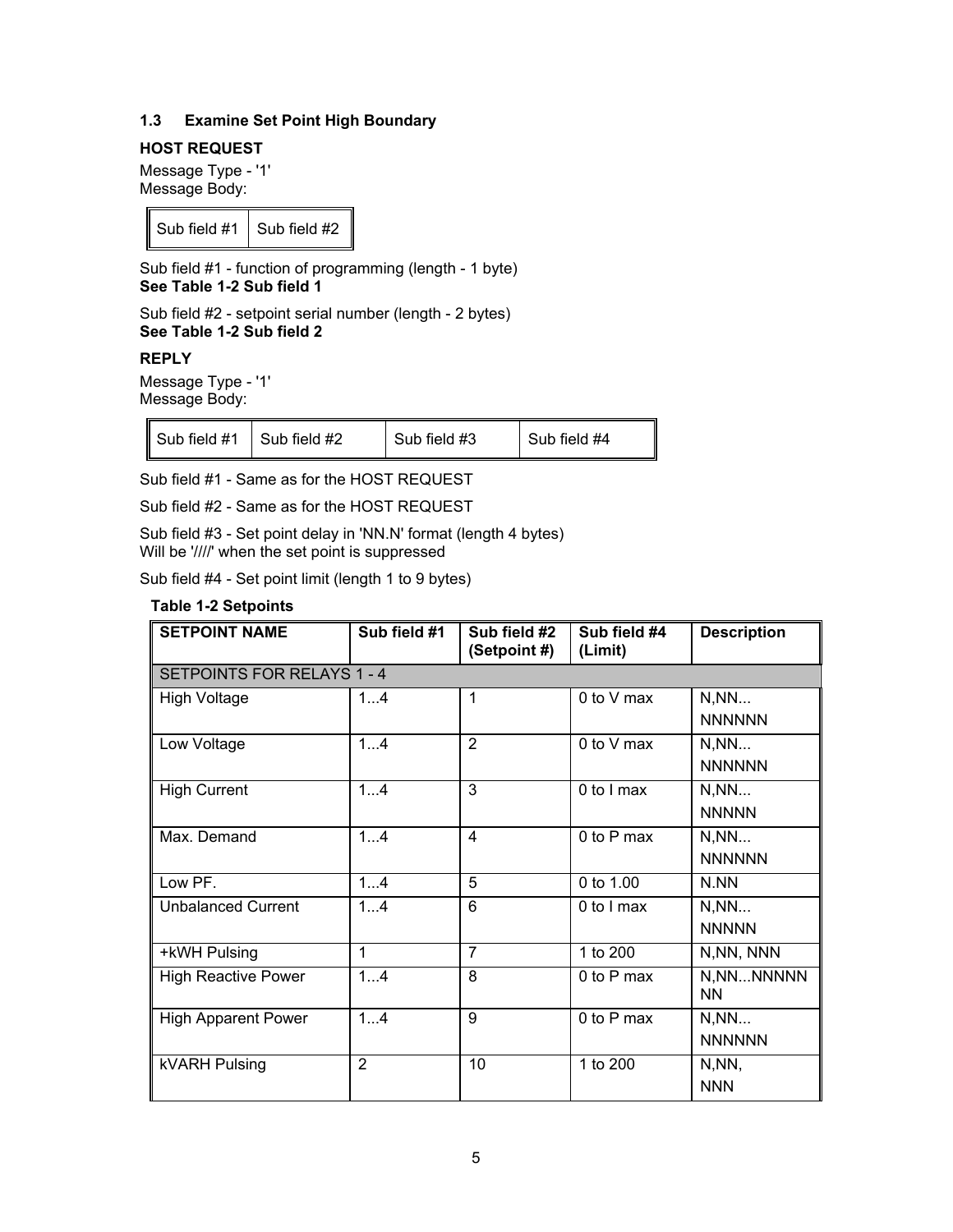| <b>SETPOINT NAME</b>                     | Sub field #1            | Sub field #2<br>(Setpoint #) | Sub field #4<br>(Limit)                          | <b>Description</b>      |  |
|------------------------------------------|-------------------------|------------------------------|--------------------------------------------------|-------------------------|--|
| kWH- Pulsing                             | $\overline{\mathbf{4}}$ | 18                           | 1 to 200                                         | N,NN,                   |  |
|                                          |                         |                              |                                                  | <b>NNN</b>              |  |
| SETPOINTS FOR CONFIGURATION              |                         |                              |                                                  |                         |  |
| <b>Wiring Configuration</b>              | W                       | 40                           | $0. (3-OP)$                                      | N                       |  |
|                                          |                         |                              | 1. $(4L-n)$                                      |                         |  |
|                                          |                         |                              | 2. (3 dir)                                       |                         |  |
|                                          |                         |                              | $3. (4L-L)$                                      |                         |  |
| PT Ratio                                 | U                       | 14                           | 1.0 to 6500.0                                    | $N.N$ $NNNN.N$          |  |
| <b>CT Primary Current</b>                | I                       | $\overline{17}$              | 1 to 50,000                                      | $\overline{\mathsf{N}}$ |  |
|                                          |                         |                              |                                                  | <b>NNNNN</b>            |  |
| Max. Demand Period                       | D                       | 11                           | 1,2,5,10,15,20,<br>30,60 or 255<br>for/ext. sync | $N$ $NNN$               |  |
| Ampere Max. Demand<br>Period             | $\mathsf{C}$            | 12                           | 1 to 1800                                        | N  NNNN                 |  |
| <b>Buffer Mode</b>                       | S                       | 41                           | 8 or 32                                          | N or NN                 |  |
| Reset En/Disable                         | $\mathsf{R}$            | 42                           | 0 (enable)                                       | N                       |  |
|                                          |                         |                              | 1 (disable)                                      |                         |  |
| <b>Printer Period</b>                    | P                       | 13                           | 1,2,5,10,15,20,<br>30,60                         | N or NN                 |  |
| SETPOINTS FOR ANALOG OUTPUT              |                         |                              |                                                  |                         |  |
| Voltage A                                | A                       | 21                           | 136                                              | '136'                   |  |
| Voltage B                                | A                       | 22                           | 136                                              | '136'                   |  |
| Voltage C                                | A                       | 23                           | 136                                              | '136'                   |  |
| Current A                                | A                       | 24                           | 136                                              | '136'                   |  |
| <b>Current B</b>                         | A                       | 25                           | 136                                              | '136'                   |  |
| Current C                                | A                       | 26                           | 136                                              | $\overline{136}$        |  |
| <b>Apparent Power</b>                    | A                       | 27                           | 136                                              | '136'                   |  |
| Power Factor                             | A                       | 28                           | 136                                              | '136'                   |  |
| React. Power                             | A                       | 29                           | 136                                              | '136'                   |  |
| <b>Active Power</b>                      | A                       | 30                           | 136                                              | '136'                   |  |
| <b>Accumulated Power</b><br>Demand       | A                       | 31                           | 136                                              | '136'                   |  |
| Frequency                                | A                       | 34                           | 136                                              | '136'                   |  |
| SETPOINTS FOR ANALOG EXPANDER (OPTIONAL) |                         |                              |                                                  |                         |  |
| Voltage A                                | E                       | 21                           | $0-14$ (CHAN.#)                                  | <b>NN</b>               |  |
| <b>Voltage B</b>                         | E                       | 22                           | $0-14$ (CHAN.#)                                  | <b>NN</b>               |  |
| Voltage C                                | E                       | 23                           | $0-14$ (CHAN.#)                                  | <b>NN</b>               |  |
| Current A                                | E                       | 24                           | $0-14$ (CHAN.#)                                  | <b>NN</b>               |  |
| <b>Current B</b>                         | E                       | 25                           | $0-14$ (CHAN.#)                                  | <b>NN</b>               |  |
| Current C                                | E                       | 26                           | $0-14$ (CHAN.#)                                  | <b>NN</b>               |  |
| <b>Apparent Power</b>                    | E                       | 27                           | $0-14$ (CHAN.#)                                  | <b>NN</b>               |  |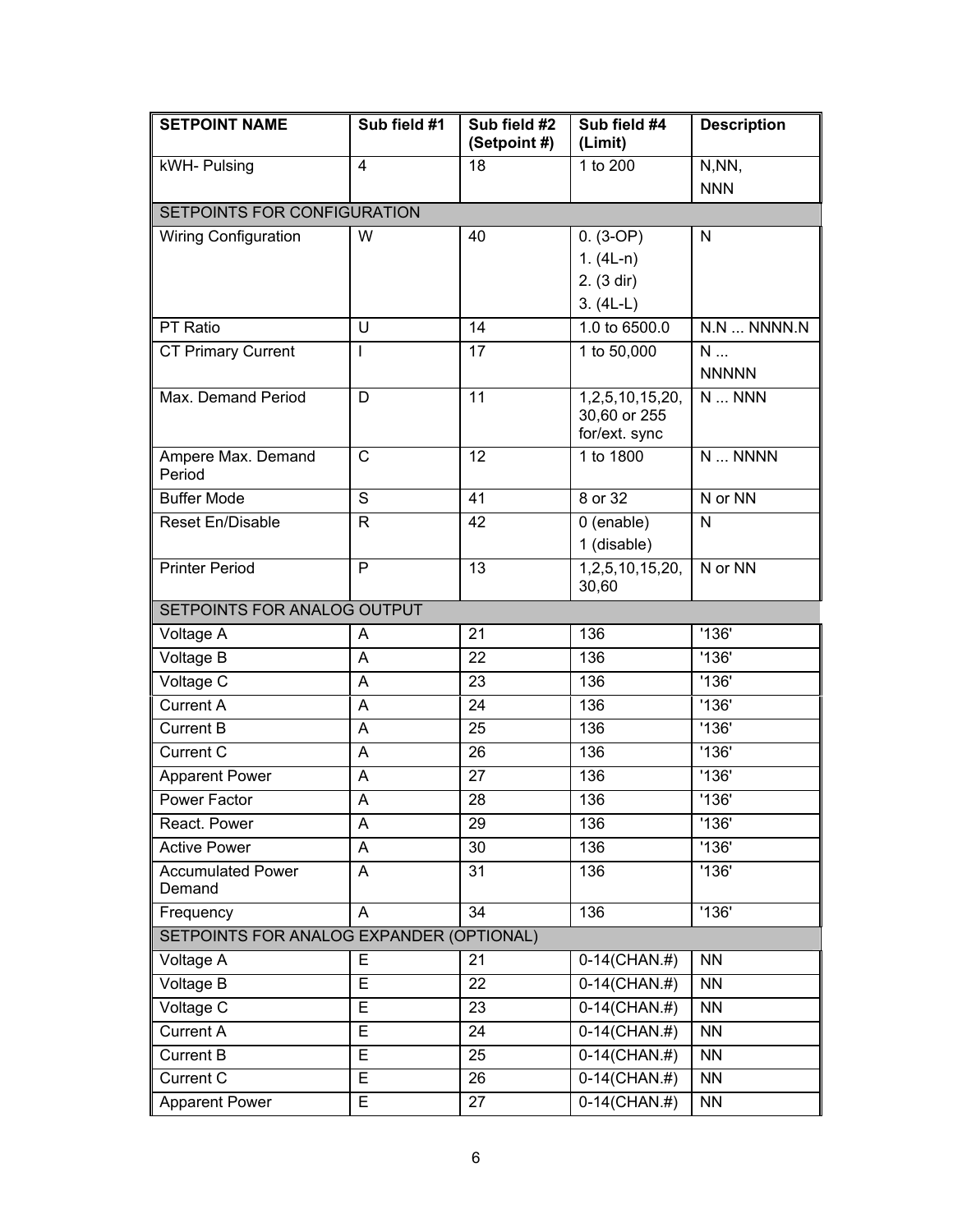| <b>SETPOINT NAME</b>                 | Sub field #1 | Sub field #2<br>(Setpoint #) | Sub field #4<br>(Limit) | <b>Description</b> |
|--------------------------------------|--------------|------------------------------|-------------------------|--------------------|
| Power Factor                         | Е            | 28                           | $0-14$ (CHAN.#)         | <b>NN</b>          |
| <b>Reactive Power</b>                | E            | 29                           | $0-14$ (CHAN.#)         | <b>NN</b>          |
| <b>Active Power</b>                  | Е            | 30                           | $0-14$ (CHAN.#)         | <b>NN</b>          |
| <b>Accumulated Maximum</b><br>Demand | E            | 31                           | $0-14$ (CHAN.#)         | <b>NN</b>          |
| Frequency                            | E            | 34                           | $0-14$ (CHAN.#)         | <b>NN</b>          |

#### **NOTES**

Two analog output set points cannot be assigned at the same time to the same analog channel. Channel 0 is the internal analog output channel and channels 1 to 14 are the Analog Expander channels. The AX-7 Analog Expander has 7 analog channels. Two AX-7 Analog Expanders can be connected together in order to provide 14 analog channels.

Setpoints #7, #10 and #18 are not compatible with all other set points, i.e., if setpoint #7, #10 or #18 is enabled, all other setpoints at the relevant relay will be suppressed automatically.

Setpoints #5 and #14 have a fixed format; i.e., the decimal point position is as shown in the table above. Placing a decimal point into another position is prohibited.

Setpoints #11, #12, #13, #14, #17, #40, #41, #42, #43, #44, #45 and #46 cannot be suppressed.

#### <span id="page-7-0"></span>**1.4 Change Setpoint High Boundary**

#### **HOST REQUEST**

Message Type - '2' Message Body:

| $\parallel$ Sub field #1 $\parallel$ Sub field #2 $\parallel$ Sub field #3 $\parallel$ Sub field #4 |  |  |
|-----------------------------------------------------------------------------------------------------|--|--|
|-----------------------------------------------------------------------------------------------------|--|--|

Sub field #1 - The same as Message Type '1'

Sub field #2 - The same Message Type '1'

Sub field #3 - Set point delay in 'NN.N' format (length 4 bytes). To suppress this set point, this field should be filled with '////'

Sub field #4 - Set point limit (length 1 to 7 bytes)

#### **REPLY**

Message type - '2' Message Body - the same as in the Host Request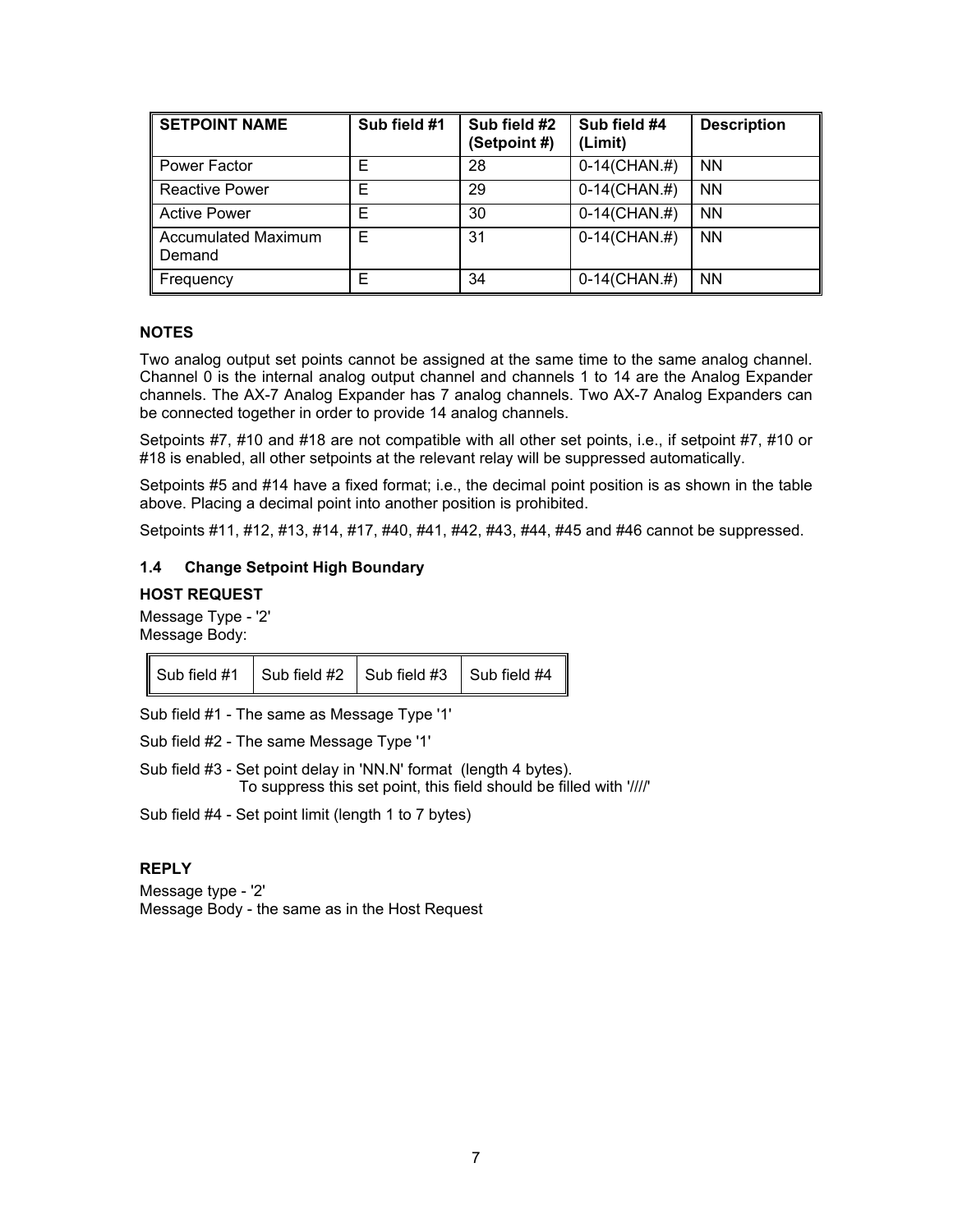#### <span id="page-8-0"></span>**1.5 DIP Switches Status Request**

#### **HOST REQUEST**

Message type - '3' Message Body - none

#### **REPLY**

Message type - '3' Message Body:

Sub field  $#1$  Sub field  $#2$  Sub field  $#3$ 

Sub field #1 - Status of the DIP Switch Block in ASCII (eight ASCII bytes, two bytes per block) where:

#### **'XXXXNNXX'**

**NN** - DIP Switch Block Status **X** - Don't care  $('1' = on, '0' = off)$ 

Sub field #2 - Status of keypad in ASCII (1 byte); keys are arranged as follows:

**Up Key - bit #0 Reset Key - bit #1 Select Key- bit #2 Down Key - bit #3**  $('1' = key is pressed, '0' = key is not pressed)$ 

Sub field #3 - Status of relays in ASCII (1 byte):

**Relay 1 - bit #3 Relay 2 - bit #2 Relay 3 - bit #1 Relay 4 - bit #0**

 $('1' = closed, '0' = open)$ 

#### <span id="page-8-1"></span>**1.6 Reset Accumulated Values to Zero**

#### **HOST REQUEST**

Message type - '4' Message Body: '1' - Reset: kWH+, kWH- and kVARH '2' - Reset: Active Power Maximum Demand and Amp. Max. Demand, Apparent Power Max. Demand

## **REPLY**

Message type - '4' Message Body: Same as Host Request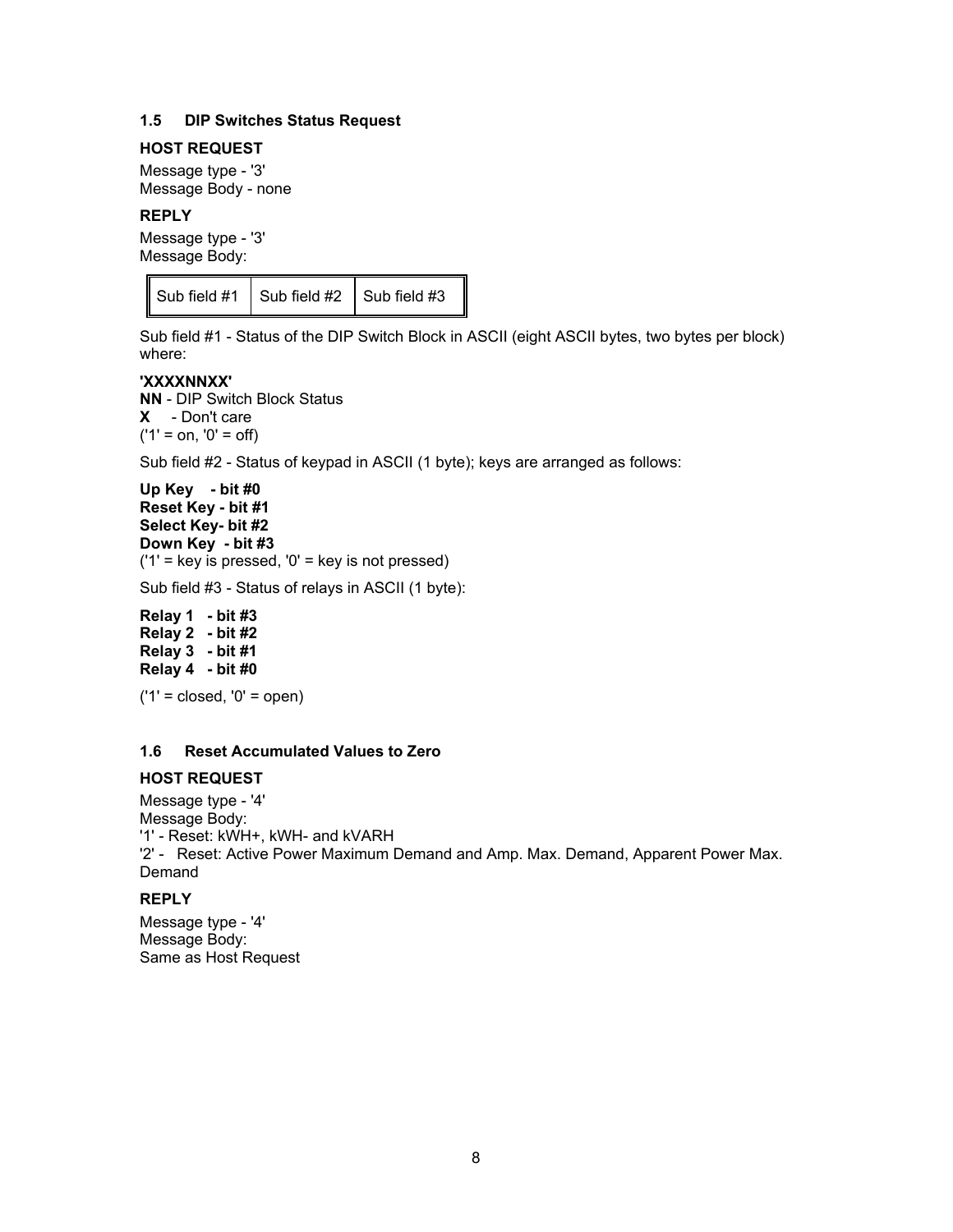#### <span id="page-9-0"></span>**1.7 Send Printer String**

#### **HOST REQUEST**

Message type - '5' Message Body - none

#### **REPLY**

Message Body - Printer String

#### <span id="page-9-1"></span>**1.8 Examine Set Point Low Boundary**

#### **HOST REQUEST**

Message Type - '6' Message Body - the same as in the request '1' in section 6.6.3

#### **REPLY**

Message Type - '6' Message Body:

Sub field  $#1$  Sub field  $#2$  Sub field  $#3$  Sub field  $#4$ 

Sub field #1 - The same as in the HOST REQUEST

Sub field #2 - The same as in the HOST REQUEST

Sub field #3 - Set point delay in 'NNN.' format (length 4 bytes) Will be '////' when the set point or low boundary is suppressed

Sub field #4 - Set point limit (length 1 to 7 bytes)

#### <span id="page-9-2"></span>**1.9 Change Set Point Low Boundary**

#### **HOST REQUEST**

Message Type - '7' Message Body:

|  | Sub field #1 $\vert$ Sub field #2 $\vert$ Sub field #3 $\vert$ Sub field #4 |  |  |
|--|-----------------------------------------------------------------------------|--|--|
|--|-----------------------------------------------------------------------------|--|--|

Sub field #1 - The same as in the REQUEST TYPE '2'

Sub field #2 - The same as in the REQUEST TYPE '2'

Sub field #3 - Set point delay in 'NNN.' format (length 4 bytes). To suppress this set point, this field should be filled with '////'

Sub field #4 - Set point limit (length 1 to 7 bytes)

#### **REPLY**

Message type - '7' Message Body - the same as in the HOST REQUEST

#### <span id="page-9-3"></span>**1.10 Reset Powermeter**

Message Type - '8' Message Body - none

**REPLY** - none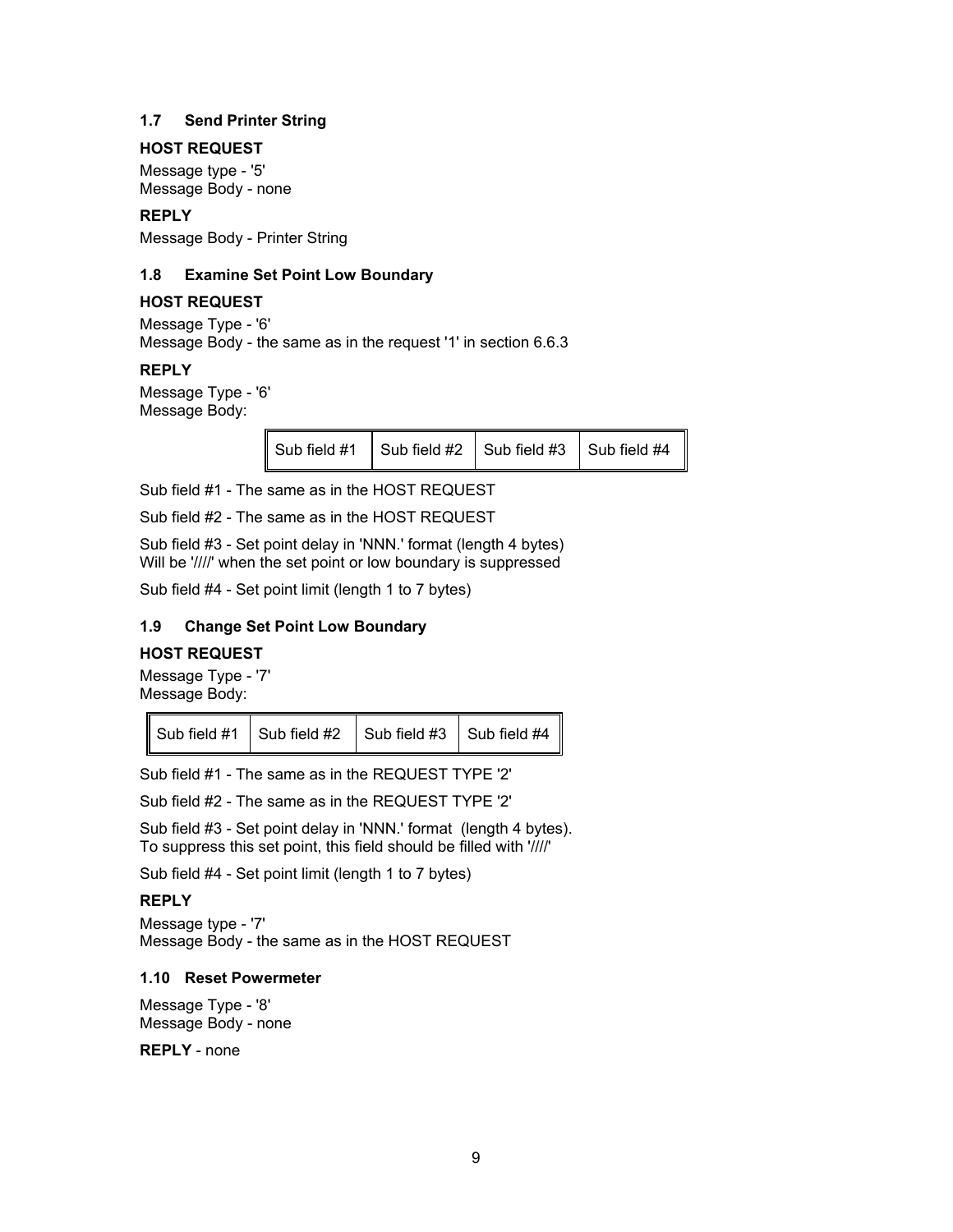### <span id="page-10-0"></span>**1.11 Receive Version Number**

## **HOST REQUEST**

Message Type - '9' Message Body - none

## **REPLY**

Message type - '9' Message Body:

'XXX' if checksum of ROM is OK. If the checksum is not OK, this field will be '000'.

where:

**'XXX'** is the version number

## <span id="page-10-1"></span>**1.12 Error Replies**

The instrument will send the following error messages in response to incorrect host requests:

Message Body:

| 'XK' | Powermeter is in definition mode                      |
|------|-------------------------------------------------------|
| 'XP' | Invalid set point value or set point is not available |
| 'XF' | Invalid message format or checksum                    |
| 'XM' | Invalid request type                                  |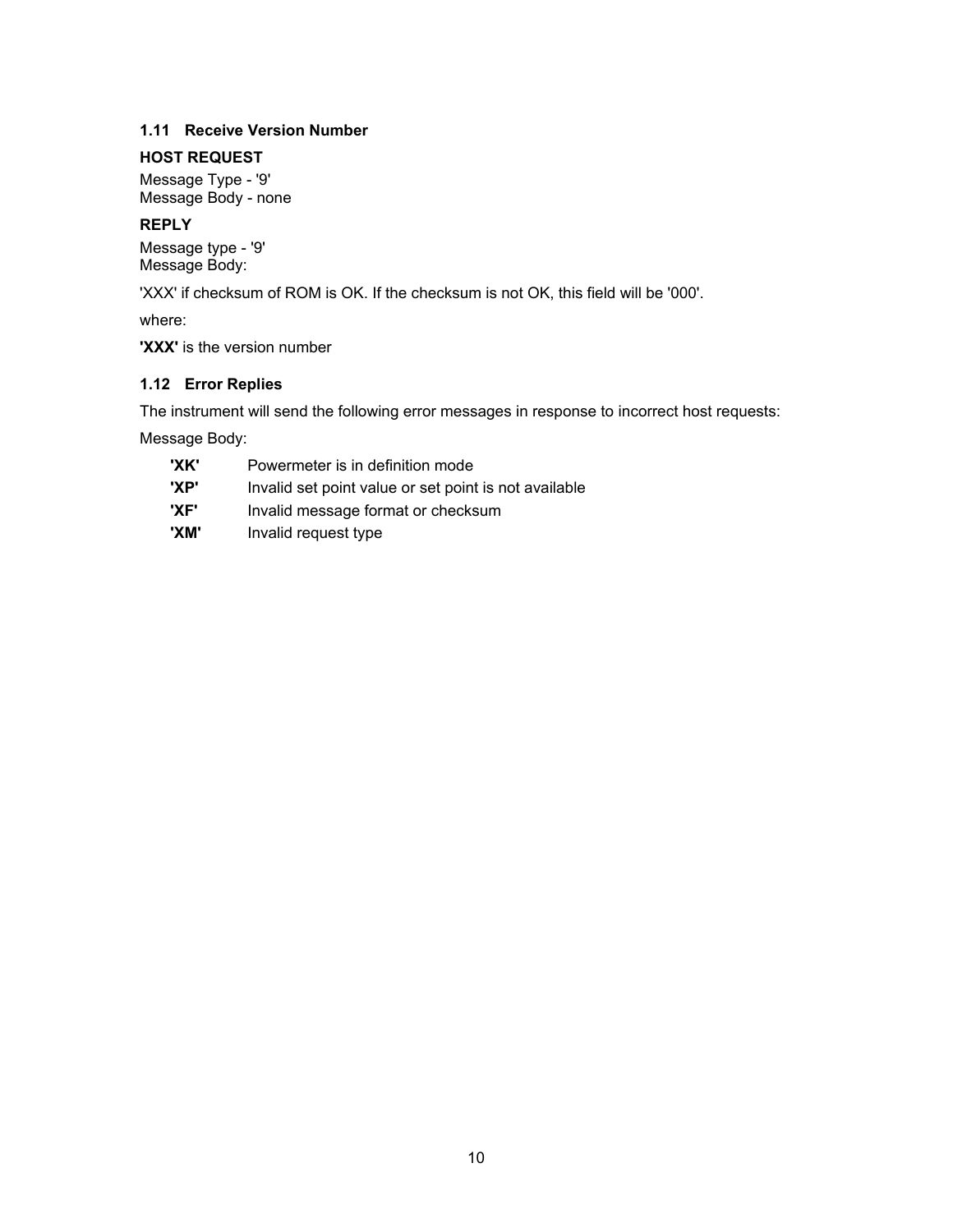#### <span id="page-11-0"></span>**2 MODBUS PROTOCOL**

#### <span id="page-11-1"></span>**2.1 Introduction**

This protocol provides data communication between a PC and multiple Powermeters and is a subset of Modicon's MODBUS protocol. The protocol provides for one master and up to 247 Powermeter slaves on a common line. Although the protocol supports up to 247 slaves, certain device restrictions may limit the number of slaves to less than 247\*.

The protocol works in a master-slave mode. Only the master can initiate a transaction. Transactions are either a **query / response** type, when a single Powermeter is addressed, or a **broadcast / no response** type, where all the Powermeters are addressed. A transaction includes a single query and a single response frame or a single broadcast frame. Powermeters communicate in half duplex mode : Powermeter process only one query and do not receive a new query while the pervious response is transmitted.

#### <span id="page-11-2"></span>**2.2 Transmission mode**

The transmission mode is Remote Terminal Unit (RTU). In the RTU mode, data is sent in 8-bit binary characters. The **8 bit even parity** or **8 bit no parity** should be set in the Powermeter. The RTU transmission mode is defined in Table 6-4.

| Field                   | No. of bits |
|-------------------------|-------------|
| Start bit               |             |
| Data bits<br>$\circled$ |             |
| Parity (optional)       |             |
| Stop bit                |             |

**Table 2-1 RTU Transmission Mode** 

 $\mathbb O$  Least significant bit first

#### <span id="page-11-3"></span>**2.3 Framing**

Frame synchronization is maintained in RTU transmission mode by simulating a synchronization message. The receiving device monitors the elapsed time between reception of characters. If three and one-half character times elapse without a new character or completion of the frame, then the device flushes the frame and assumes that the next byte received will be an address. Frame format is defined below.

The maximum query and response message length is 256 bytes including check characters.

**RTU Message Frame Format** 

| T1 T2 T3   Address   Function   Data |        |        |              |                        | Check   T1 T2 T3 $\parallel$ |
|--------------------------------------|--------|--------|--------------|------------------------|------------------------------|
|                                      | 8 bits | 8 bits | $N * 8$ bits | $\overline{1}$ 16 bits |                              |

#### <span id="page-11-4"></span>*2.3.1 Address Field*

The address field contains a user assigned address (1-247) of the Powermeter that is to receive message. Address 0 is used in broadcast mode to transmit to all Powermeters (broadcast mode is available only for functions 06 and 16). In this case all Powermeters receive the message and take action on the request but do not issue a response.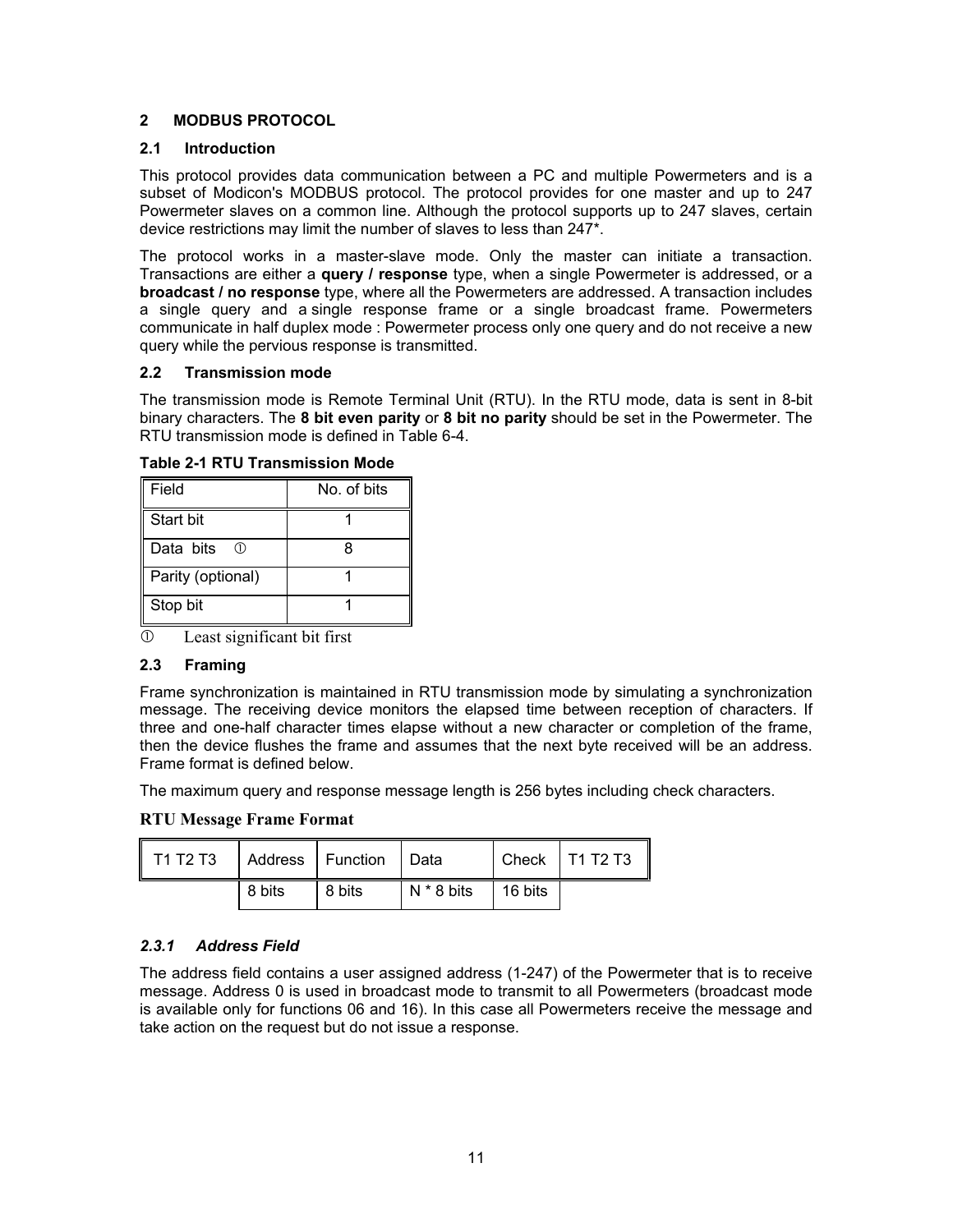## <span id="page-12-0"></span>*2.3.2 Function Field*

The function field contains the function code that tells the Powermeter what action to perform.

Function codes used in the protocol are shown below in **Table 2-2**.

| Code<br>Decimal) | Meaning in MODBUS                           | Action                      |
|------------------|---------------------------------------------|-----------------------------|
| 20               | Read general reference                      | Obtain data from Powermeter |
| 21               | Write general reference                     | Transmit data to Powermeter |
| 03               | Read holding registers                      | Obtain data from Powermeter |
| 04               | Read input registers                        | Obtain data from Powermeter |
| 16               | Preset multiple registers                   | Transmit data to Powermeter |
| 06               | Preset single register                      | Transmit data to Powermeter |
| 08               | Loop back test<br>Code 0- return query data | Communication test          |

**Table 2-2 Function Codes Used in PC - Powermeter Protocol** 

**NOTE** Broadcast mode is available only for function codes 06 and 16.

## <span id="page-12-1"></span>*2.3.3 Data Field*

The data field contains information needed by the Powermeter to perform a specific function or it contains data collected by the Powermeter in response to a query.

#### <span id="page-12-2"></span>*2.3.4 Error Check Field*

The error check field contains the result of Cyclical Redundancy Check (CRC). The start of the message is ignored in calculating the CRC.

#### *CRC-16 (Cyclic Redundancy Check) Error Check Sequence*

The message (data bits only, disregarding start/stop and optional parity bits) is considered one continuous binary number whose most significant bit (MSB) is transmitted first. The message is pre-multiplied by  $x^{16}$  (shifted left 16 bits), then divided by  $x^{16} + x^{15} + x^{2} + 1$  expressed as a binary number (11000000000000101). The integer quotient digits are ignored and the 16-bit remainder (initialized to all ones at the start to avoid the case of all zeros being an accepted message) is appended to the message (MSB first) as the two CRC check bytes. The resulting message including CRC, when divided by the same polynomial  $(x^{16} + x^{15} + x^2 + 1)$  at the receiver will give a zero remainder if no errors have occurred. (The receiving unit recalculates the CRC and compares it to the transmitted CRC). All arithmetic is performed modulo two (no carries).

The device used to serialize the data for transmission will send the conventional LSB or rightmost bit of each character first. In generating the CRC, the first bit transmitted is defined as the MSB of the dividend. For convenience then, and since there are no carries used in arithmetic, let's assume while computing the CRC that the MSB is on the right. To be consistent, the bit order of the generating polynomial must be reversed. The MSB of the polynomial is dropped since it affects only the quotient and not the remainder. This yields 1010 0000 0000 0001 (Hex A001). Note that this reversal of the bit order will have no affect whatever on the interpretation or bit order of characters external to the CRC calculations.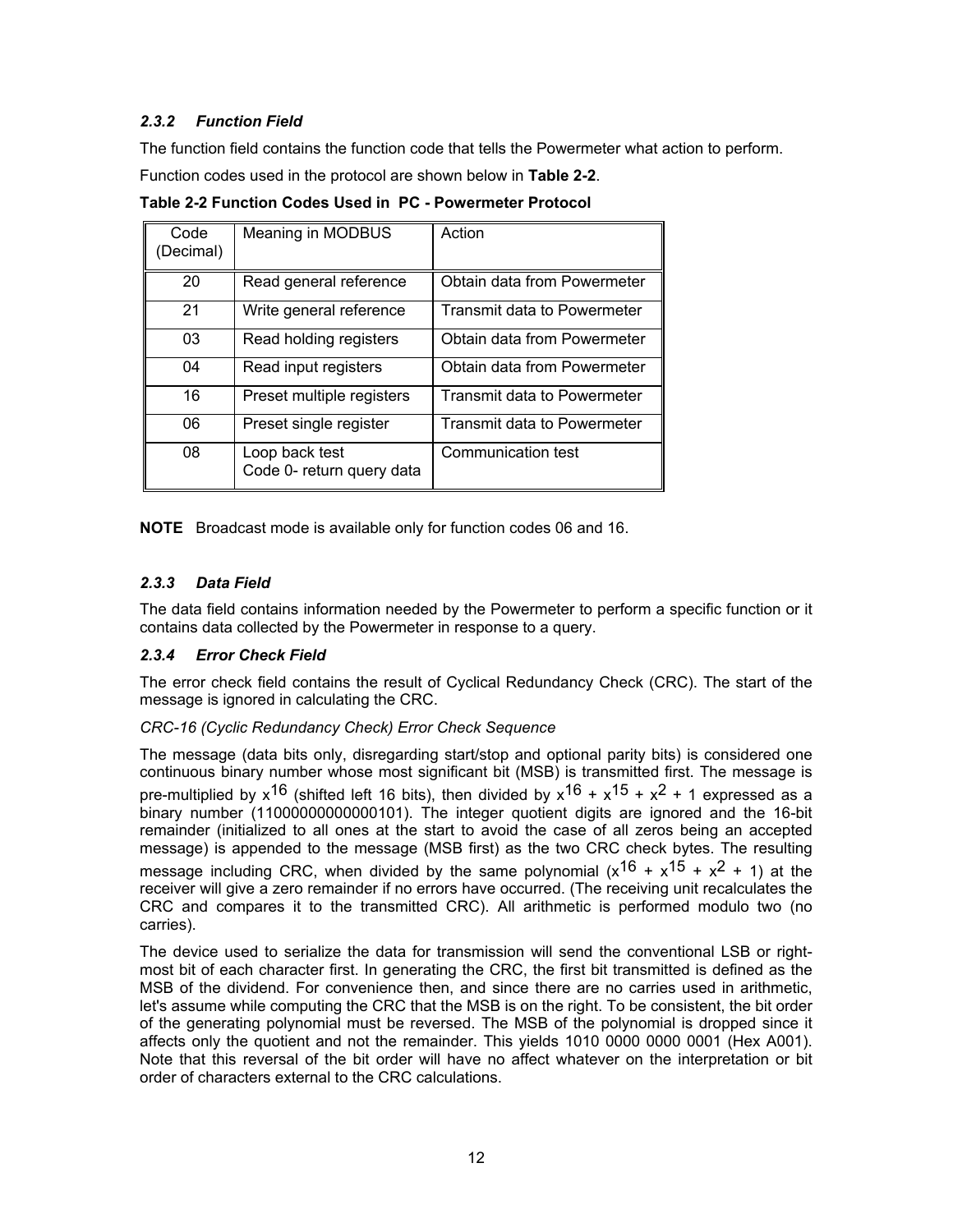The step by step procedure to form the CRC-16 check bytes is as follows:

- 1. Load a 16-bit register with all 1's.
- 2. Exclusive **OR** the first 8-bit byte with the high order byte of the 16-bit register, putting the result in the 16-bit register.
- 3. Shift the 16-bit register one bit to the right.
- 4a. If the bit shifted out to the right (flag) is one, exclusive **OR** the generating polynomial 1010 000 000 0001 with the 16-bit register.
- 4b. If the bit shifted out to the right is zero; return to step 3.
- 5. Repeat steps 3 and 4 until 8 shifts have been performed.
- 6. Exclusive **OR** the next 8-bit byte with the 16-bit register.
- 7. Repeat step 3 through 6 until all bytes of the message have been exclusive **OR** with the 16-bit register and shifted 8 times.
- 8. The contents of the 16-bit register are the 2 byte CRC error check and is added to the message most significant bits first.

The start of the message is ignored in calculating the CRC.

#### <span id="page-13-0"></span>**2.4 Detailed Command Description**

#### **Obtain Data From Powermeter (Function Code 20)**

| Powermeter<br><b>Address</b> | Function<br><b>20</b> | <b>B</b> vte | Sub<br>Count   Request 1 | $\cdots$ | Sub<br>Request N | Error<br>Check |
|------------------------------|-----------------------|--------------|--------------------------|----------|------------------|----------------|
| byte                         | 1 byte                | 1 byte       | 7 bytes                  | $\cdots$ | 7 bvtes          | 2 bytes        |

#### **Sub Request Format**

| Reference Type<br>(06) | Table   | Start   | Word   |
|------------------------|---------|---------|--------|
|                        | Number  | Address | Count  |
| 1 byte                 | 2 bytes | 2 bytes | 1 byte |

Several sub-requests can be included in one message. The maximum number of registers read is dependent upon the maximum message length. The maximum query and response message length is 256 bytes including check characters.

Meaning of message fields:

- **Byte Count** Total number of binary bytes in the message, excluding Powermeter address, function code, byte count, error check fields
- **Reference type** Fixed field, must be 06
- **Table number** Powermeter internal data table number
- **Starting Address** Address of the first word in the table to be read
- **Word Count** Number of words to be read from the table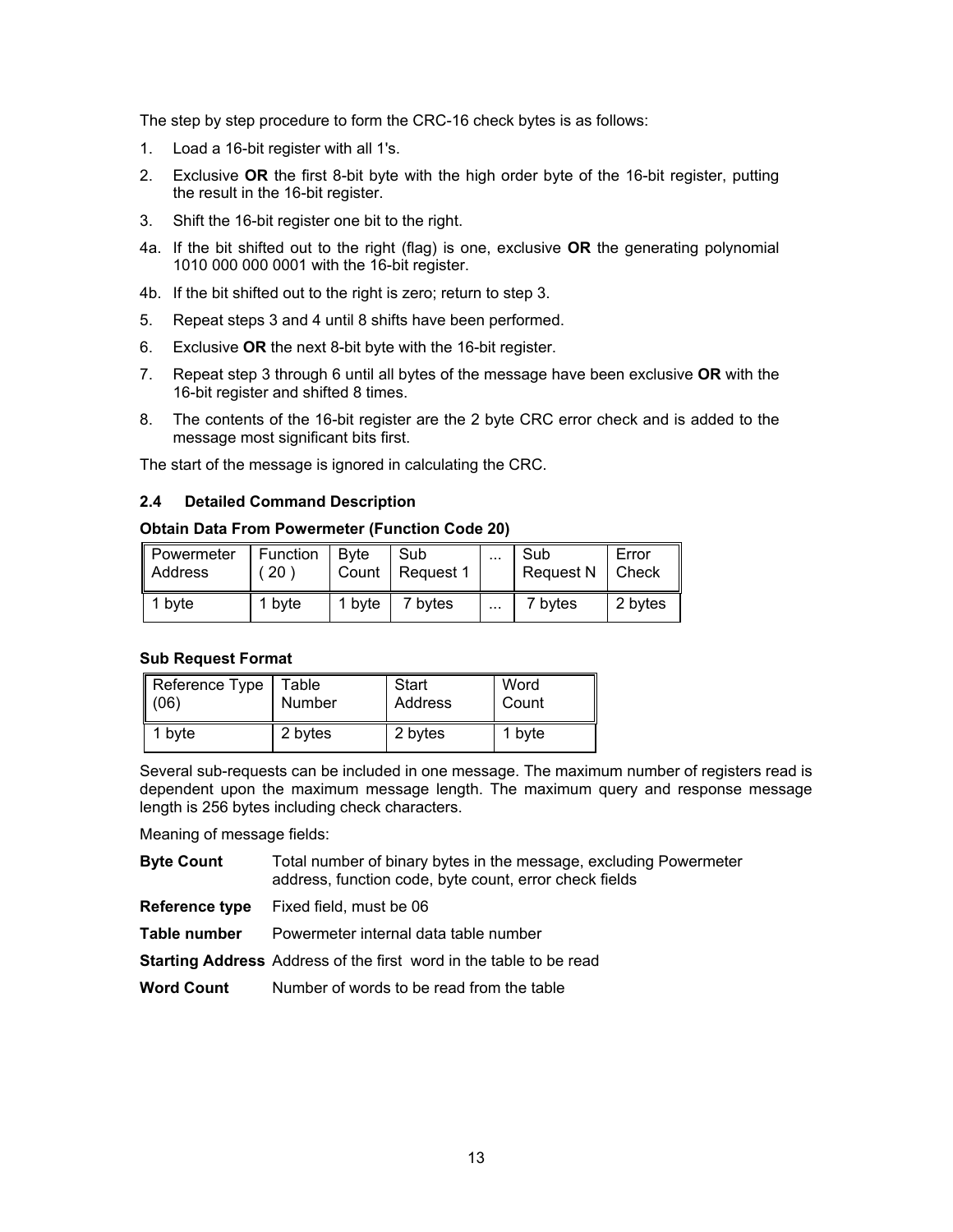#### **Response**

One or several sub-requests result in one or more sub-responses.

| ll Powermeter | Function | <b>B</b> vte | Sub-     | $\cdots$ | Sub-     | Error   |
|---------------|----------|--------------|----------|----------|----------|---------|
| ll Address    | (20)     | Count        | Response |          | Response | check   |
| byte          | bvte     | byte         | $\cdots$ |          |          | 2 bytes |

#### **Sub - Response**

| Sub-response<br>byte count | Ref Type (06)     | Data Word 1 | $\cdots$ | Data Word N |
|----------------------------|-------------------|-------------|----------|-------------|
| 1 byte                     | <sup>1</sup> byte | 2 bytes     | $\cdots$ | 2 bytes     |

The Sub-response byte count contains the number of binary bytes in each sub-response: data length and byte of reference type. Data Word 1 .. N - read data from the table.

The maximum number of query and response message length is 256 bytes.

#### **Write data to parameter** (Function Code 21)

| Powermeter | Function | ∣ B∨te | Sub-     | $\cdots$ | Sub-     | Error   |
|------------|----------|--------|----------|----------|----------|---------|
| Address    | 21       | Count  | Request  |          | Request  | Check   |
| 1 byte     | 1 byte   | 1 byte | $\cdots$ |          | $\cdots$ | 2 bytes |

#### **Sub - Request**

| $\parallel$ Reference<br>$\parallel$ Type (06) | Table No. | Start<br>Address | Word<br>Count | Data<br>Word 1 | $\cdots$ | Data<br>Word N |
|------------------------------------------------|-----------|------------------|---------------|----------------|----------|----------------|
| 1 byte                                         | 2 bytes   | 2 bytes          | 2 bytes       | 2 bytes        | .        | 2 bytes        |

Several sub-requests can be included in one message. The maximum number of registers to be written is dependent upon the maximum message length. The maximum query and response message length is 256 bytes including check characters.

Meaning of message fields:

**Byte Count** Total number of binary bytes in the message, excluding Powermeter address, function code, byte count, error check fields

**Reference Type** Fixed field, must be 06

**Table Number** Powermeter internal data table number

**Starting Address** Address of the first word in the table to be read

Word Count Number of words to be written to the table

**Data Word1 .. N** Data to be written to the table

#### **Response**

The normal response to write request is retransmission of a write request.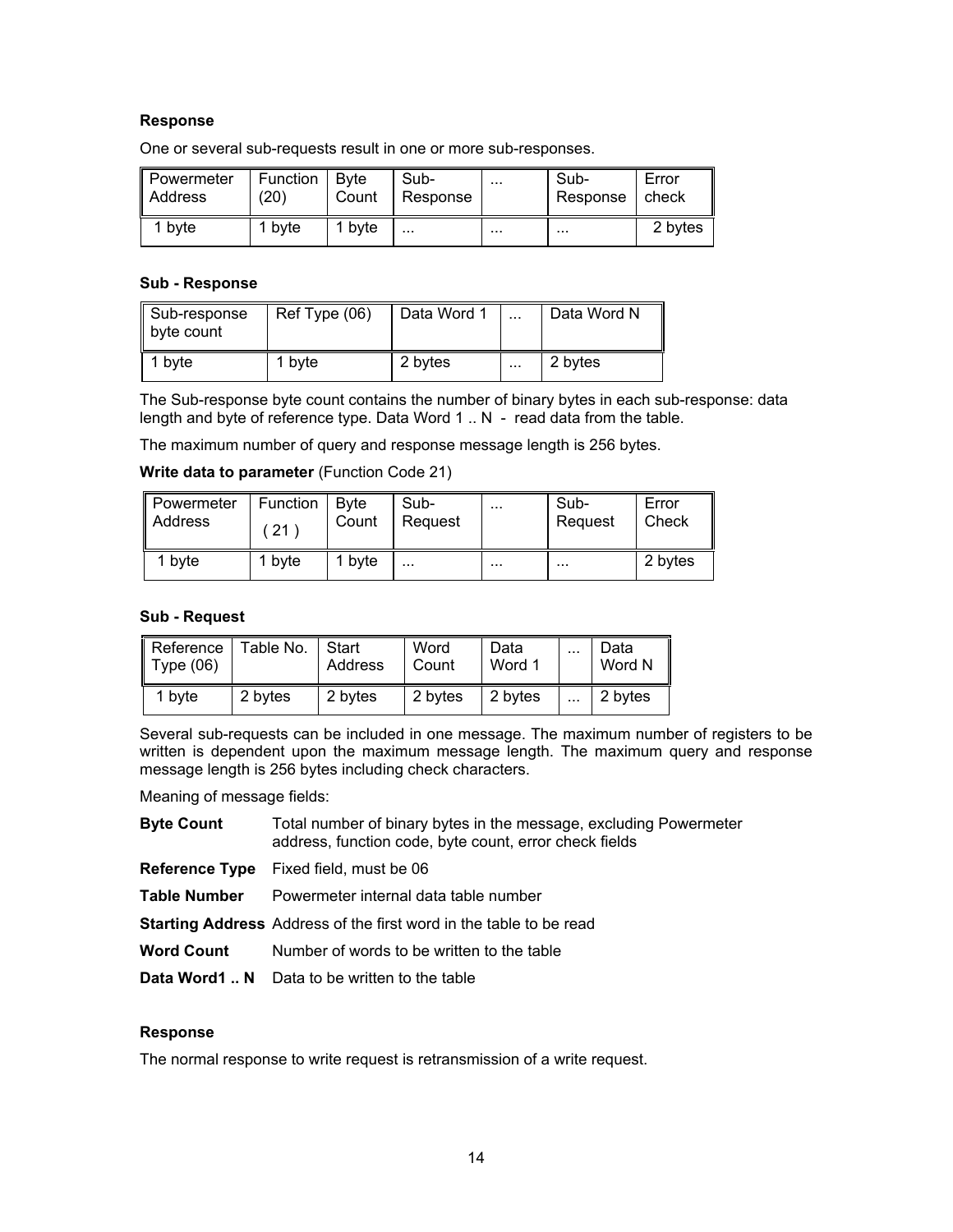#### **Obtain data from Powermeter** (Function Code 03)

| ∥ Powermeter | Function | Table  | Start           | Word    | Error   |
|--------------|----------|--------|-----------------|---------|---------|
| Address      | (03)     | Number | Address   Count |         | Check   |
| 1 byte       | 1 byte   | 1 byte | 1 byte          | 2 bytes | 2 bytes |

Meaning of message fields:

| <b>Table Number</b>     | Powermeter internal data table number             |  |  |  |
|-------------------------|---------------------------------------------------|--|--|--|
| <b>Starting Address</b> | Address of the first word in the table to be read |  |  |  |

**Word Count Number of words to be read from the table** 

**Note** The request allows to obtain up to 125 words from the Powermeter.

#### **Response**

| ∥ Powermeter | Function | <b>B</b> vte | Data   | $\cdots$ | Data   | Error   |
|--------------|----------|--------------|--------|----------|--------|---------|
| Address      | (03)     | Count        | Word 1 |          | Word N | Check   |
| l byte       | I bvte   | 1 byte       | 2 byte | $\cdots$ | 2 byte | 2 bytes |

The Byte Count field of the response contains the quantity of bytes to be returned.

#### **Obtain data from Powermeter** (Function Code 04)

| Powermeter | Function | Table         | Start   | Word                   | Error |
|------------|----------|---------------|---------|------------------------|-------|
| Address    | (04)     | <b>Number</b> | Address | Count                  | Check |
| 1 byte     | 1 byte   | 1 byte        | 1 byte  | 2 bytes $\vert$ 2 byte |       |

Meaning of message fields:

| <b>Table Number</b>     | Powermeter internal data table number             |
|-------------------------|---------------------------------------------------|
| <b>Starting Address</b> | Address of the first word in the table to be read |
| <b>Word Count</b>       | Number of words to be read from the table         |

**Note** The request allows to obtain up to 125 words from Powermeter.

## **Response**

| Powermeter | Function | <b>B</b> vte | Data   | $\cdots$ | Data   | Error   |
|------------|----------|--------------|--------|----------|--------|---------|
| Address    | (04)     | Count        | Word 1 |          | Word N | Check   |
| 1 byte     | 1 byte   | 1 byte       | 2 byte | $\cdots$ | 2 byte | 2 bytes |

The Byte Count field of the response contains the quantity of bytes to be returned.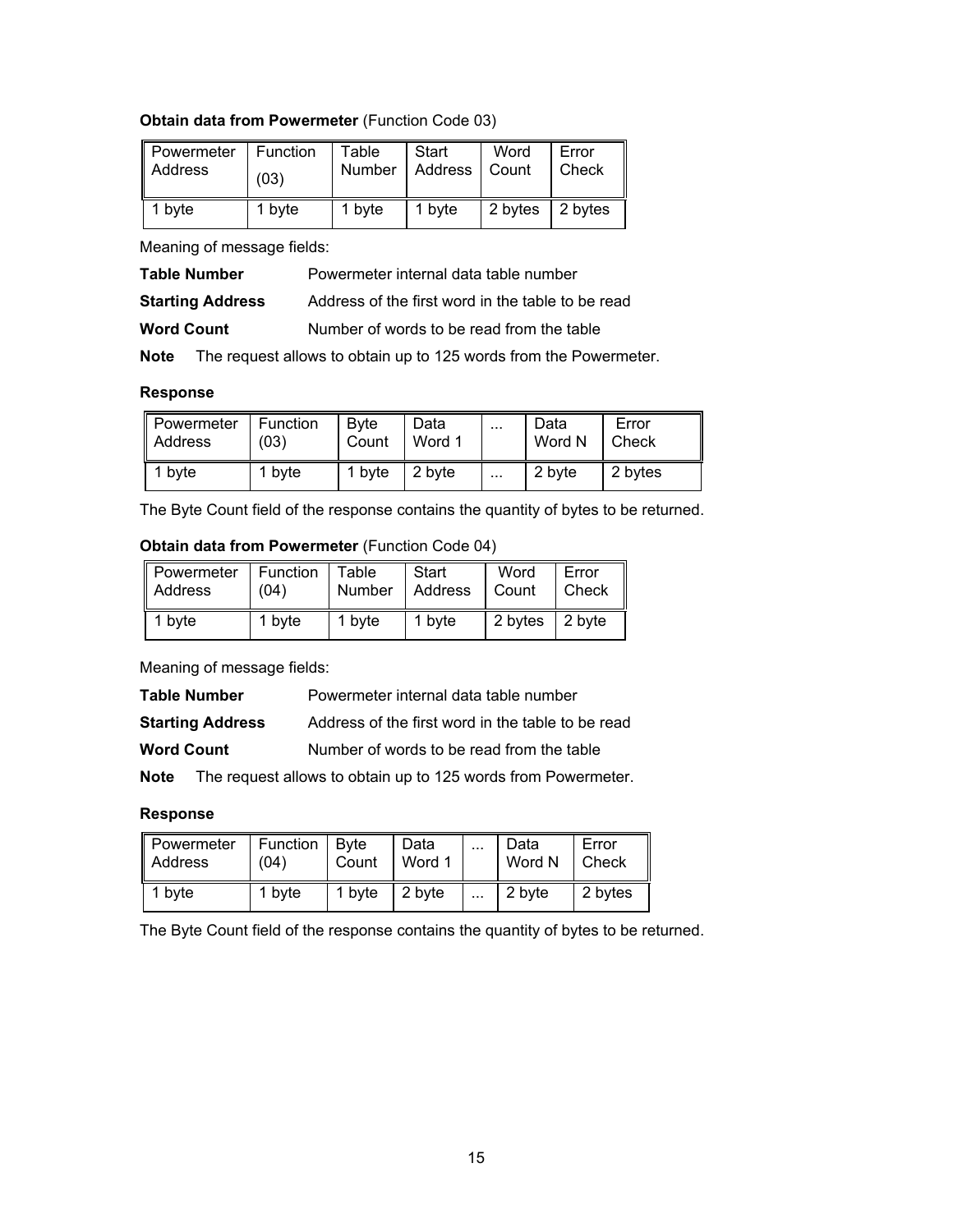## **Write Data to Powermeter** (Function code 16)

| Powermeter | Function | Table  | Start   | Word    | <b>B</b> vte |
|------------|----------|--------|---------|---------|--------------|
| I Address  | (16)     | Number | Address | Count   | Count        |
| byte       | 1 byte   | 1 byte | 1 byte  | 2 bytes | bvte         |

| Data Word 1 | $\cdots$ | $\cdots$ | $\cdots$ | Data Word N | <b>Error Check</b> |
|-------------|----------|----------|----------|-------------|--------------------|
| 2 bytes     | $\cdots$ | $\cdots$ | $\cdots$ | 2 bytes     | 2 bytes            |

Meaning of message fields:

| <b>Table Number</b>     | Powermeter internal data table number             |
|-------------------------|---------------------------------------------------|
| <b>Starting Address</b> | Address of the first word in the table to be read |
| <b>Word Count</b>       | Number of words to be written to the table        |
| <b>Byte Count</b>       | Number of bytes to be written to the table        |

#### **Response**

| Powermeter     | Function | Table  | Start   | Word  | <b>Error Check</b> |
|----------------|----------|--------|---------|-------|--------------------|
| <b>Address</b> | (16)     | Number | Address | Count |                    |
| 1 byte         | 1 byte   | 1 byte | 1 byte  |       | 1 word 2 bytes     |

Note This request allows to write up to 125 words to the Powermeter.

#### **Preset Single Register (Function code 06)**

| Powermeter<br>Address | Function<br>(06) | Table<br>Number | Start<br>Address | Data<br>value<br>HO | Data<br>value | Error<br>check |
|-----------------------|------------------|-----------------|------------------|---------------------|---------------|----------------|
| byte                  | 1 byte           | 1 byte          | 1 byte           | 1 byte              | 1 byte        | 2 bytes        |

Meaning of message fields:

| Table number            | Powermeter internal data table number;                                       |
|-------------------------|------------------------------------------------------------------------------|
| <b>Starting Address</b> | Address of the first word in the table to be read                            |
| Data Value              | Data to be written to the table (HO - high order byte, LO - low order byte). |

## **Response**

The normal response to write request is retransmission of a write request.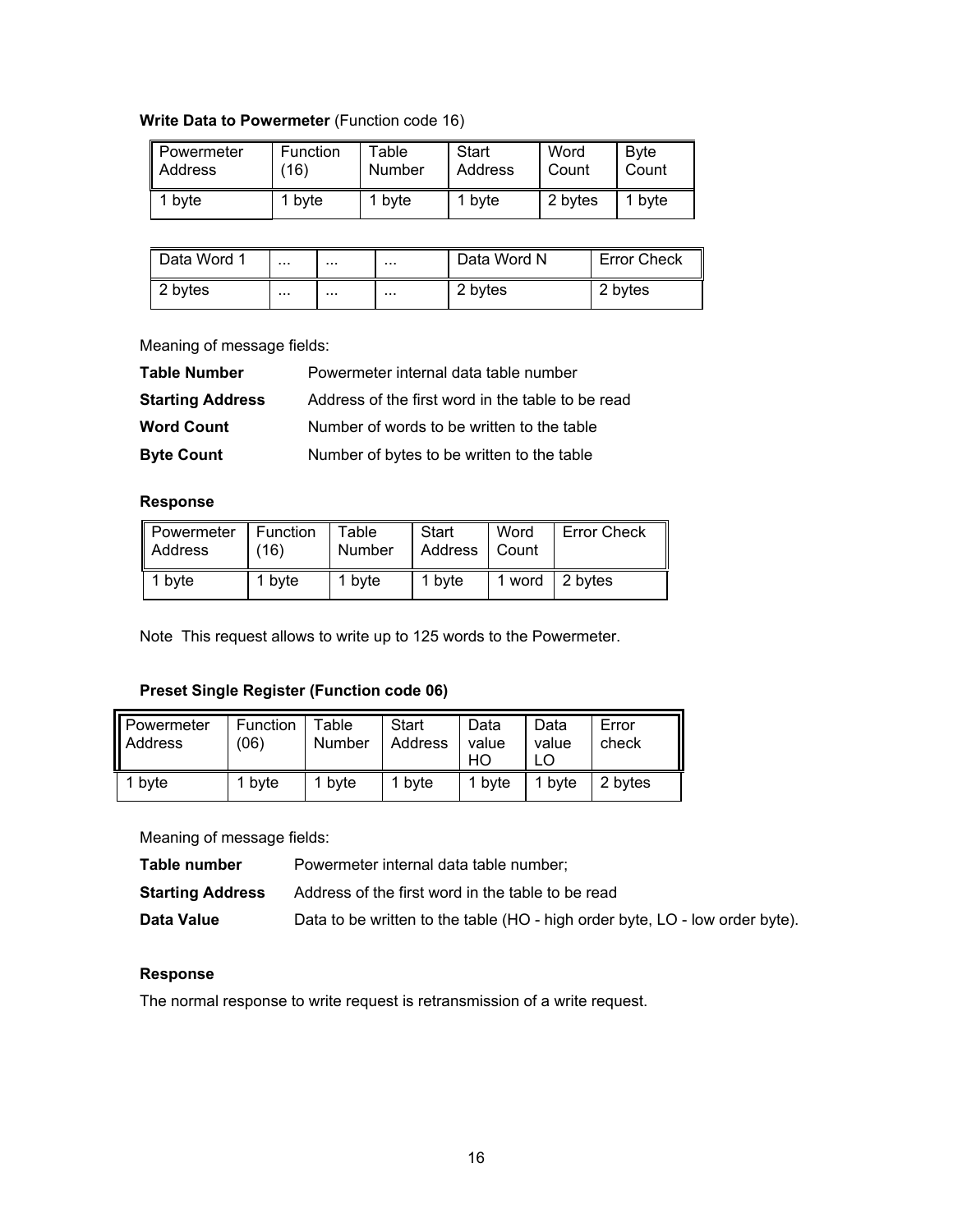**Loop Back Communication Test** (Function Code 08)

| Powermeter | Function | Diagnostic | Data    | Error   |
|------------|----------|------------|---------|---------|
| Address    | (08)     | Code(0)    |         | Check   |
| 1 byte     | 1 byte   | 2 bytes    | 2 bytes | 2 bytes |

The purpose of the Loop back test is to check the communication system between a specified Powermeter and the PC.

Meaning of message fields:

**Diagnostic Code** Designate action to be taken in Loop back test. The protocol supports only Diagnostic Code = 0 - return query data.

**Data Query data. The data passed in this field will be returned to the master** through the Powermeter. The entire message returned should be identical to the message transmitted by the master, field-per-field.

#### **Response**

| Powermeter | Function | Dianostic. | Data    | Error   |
|------------|----------|------------|---------|---------|
| Address    | (08)     | Code(0)    |         | Check   |
| 1 byte     | 1 byte   | 2 bytes    | 2 bytes | 2 bytes |

#### **Exception Responses**

The slave sends an exception response when errors are detected in the received message. To indicate that the response is a notification of an error, the high order bit of the function code is set to 1. The format of the exception response is:

| Powermeter     | Function high order | Exception | Error   |
|----------------|---------------------|-----------|---------|
| <b>Address</b> | bit is set to 1     | Code      | Check   |
| 1 byte         | 1 byte              | 1 byte    | 2 bytes |

Exception Response Codes defined in MODBUS:

- **01** Illegal function
- **02** Illegal data address (table number or start address is not valid)
- **03** Illegal data value
- **06** Busy, rejected message; the message was received without error, but the Powermeter is programming from keypad mode (only for requests dealing with tables 6 through 11).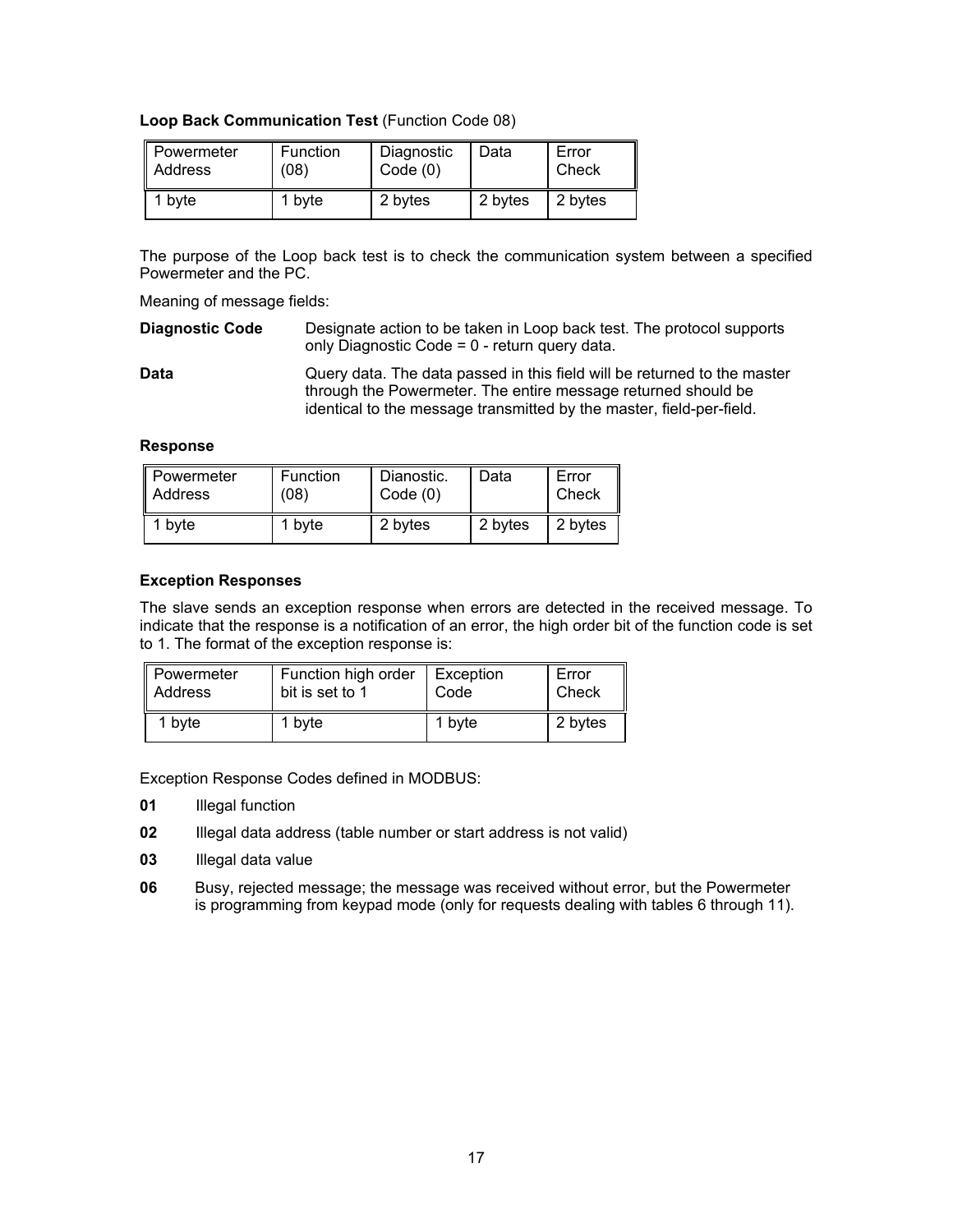#### <span id="page-18-0"></span>**2.5 Powermeter Internal Data Tables**

#### <span id="page-18-1"></span>*2.5.1 Data conversion*

There are 11 methods of data conversion in the MODBUS PLC. To define data conversion it is necessary to define **HI Scale**, **LO Scale** and **Conversion**. Any range between 0.01 and 99,999.00 can be entered in the HI and LO scales. Conversion is carried out by one of the following methods:

**NONE** The data will be presented exactly as retrieved by the communication program from the Powermeter.

**Linear** The raw input data X must be in the range 0 - 4095. Conversion:

*Y = X / 4095 \* (HI - LO ) + LO* 

When a value is written to the Powermeter, the conversion is carried out in reverse to produce the written value:

*Y = 4095 \* ( X - LO ) / (HI - LO )* 

**LIN1 (Linear)** The raw input data X must be in the range 0 - 1023. Conversion:

*Y = X / 1023 \* (HI - LO ) + LO* 

When a value is written to the Powermeter, the conversion is carried out in reverse to produce the written value:

*Y = 1023 \* ( X - LO ) / (HI - LO )* 

**LIN2 (Linear)** The raw input data X must be in the range 0 - 999. Conversion:

*Y = X / 999 \* (HI - LO ) + LO* 

When a value is written to the Powermeter, the conversion is carried out in reverse to produce the written value:

*Y = 999 \* ( X - LO ) / (HI - LO )* 

**LIN3 (Linear)** The raw input data X must be in the range 0 - 9999. Conversion:

#### *Y = X / 9999 \* (HI - LO ) + LO*

When a value is written to the Powermeter, the conversion is carried out in reverse to produce the written value:

*Y = 9999 \* ( X - LO ) / (HI - LO )*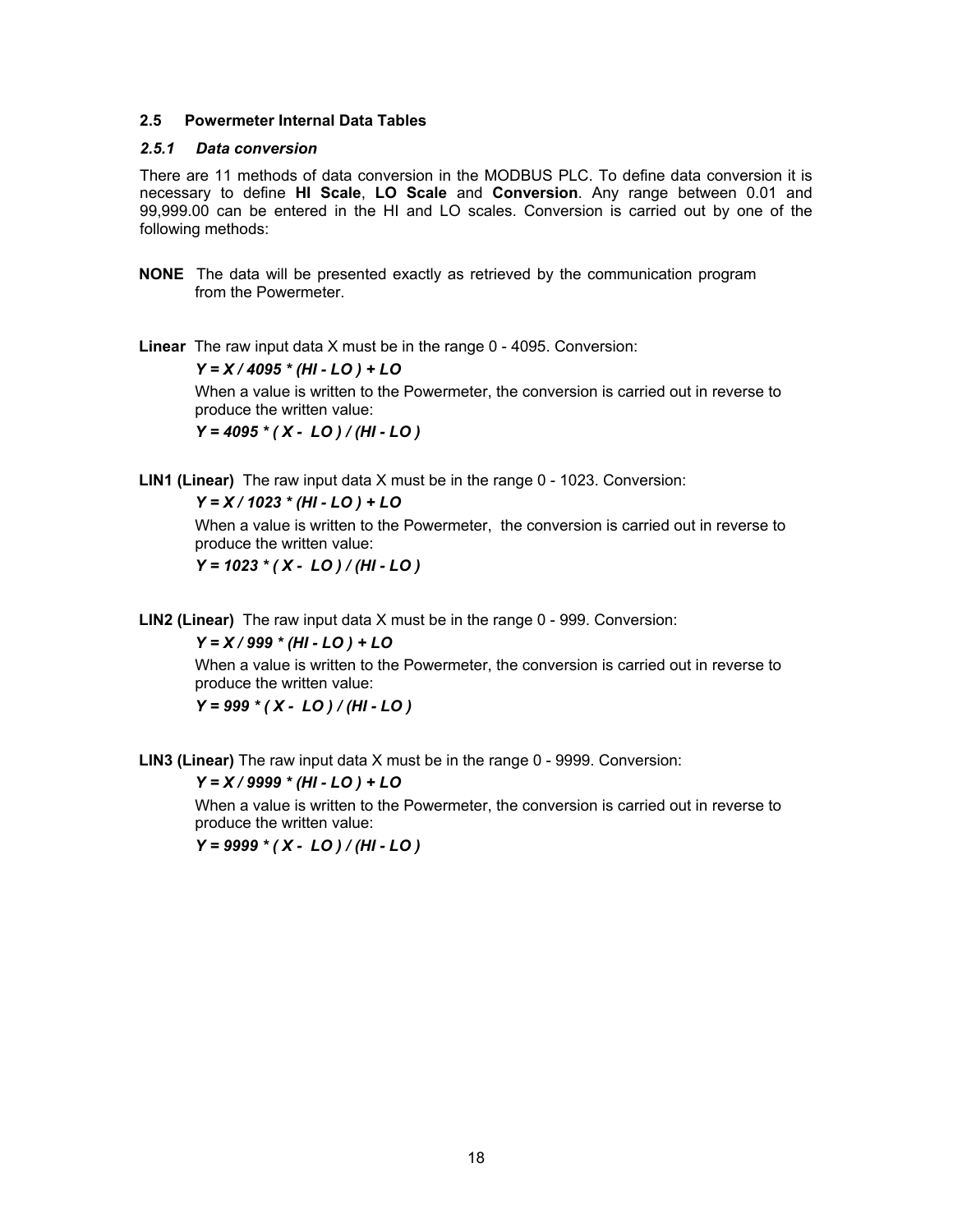## <span id="page-19-0"></span>*2.5.2 Measured Data Table*

## **Powermeter Internal Table #1**

| <b>No</b>               | Parameter                             | Add-<br>ress   | <b>Bytes</b>   | Data Conversion<br>Method | HI Scale | LO Scale    |
|-------------------------|---------------------------------------|----------------|----------------|---------------------------|----------|-------------|
| 1                       | Voltage A                             | 0              | $\overline{2}$ | LIN <sub>3</sub>          | Vmax     | 0           |
| $\overline{2}$          | Voltage B                             | $\mathbf{1}$   | $\overline{2}$ | LIN <sub>3</sub>          | Vmax     | $\mathbf 0$ |
| 3                       | Voltage C                             | $\overline{2}$ | $\overline{2}$ | LIN <sub>3</sub>          | Vmax     | $\mathbf 0$ |
| $\overline{\mathbf{4}}$ | <b>Current A</b>                      | 3              | $\overline{2}$ | LIN3                      | Imax     | $\mathbf 0$ |
| 5                       | <b>Current B</b>                      | 4              | $\overline{2}$ | LIN <sub>3</sub>          | Imax     | $\mathbf 0$ |
| 6                       | Current C                             | 5              | $\overline{2}$ | LIN <sub>3</sub>          | Imax     | 0           |
| $\overline{7}$          | Power A                               | 6              | $\overline{2}$ | LIN3                      | Pmax     | $-Pmax$     |
| 8                       | Power B                               | $\overline{7}$ | $\overline{2}$ | LIN <sub>3</sub>          | Pmax     | -Pmax       |
| 9                       | Power C                               | 8              | $\overline{2}$ | LIN <sub>3</sub>          | Pmax     | -Pmax       |
| 10                      | Reactive Power A                      | 9              | $\overline{2}$ | LIN3                      | Pmax     | -Pmax       |
| 11                      | Reactive Power B                      | 10             | $\overline{2}$ | LIN <sub>3</sub>          | Pmax     | -Pmax       |
| 12                      | Reactive Power C                      | 11             | $\overline{2}$ | LIN <sub>3</sub>          | Pmax     | -Pmax       |
| 13                      | Apparent Power A                      | 12             | $\overline{2}$ | LIN3                      | Pmax     | -Pmax       |
| 14                      | Apparent Power B                      | 13             | $\overline{2}$ | LIN <sub>3</sub>          | Pmax     | -Pmax       |
| 15                      | Apparent Power C                      | 14             | $\overline{2}$ | LIN <sub>3</sub>          | Pmax     | -Pmax       |
| 16                      | Power factor A                        | 15             | $\overline{2}$ | LIN3                      | 1.00     | $-1.00$     |
| 17                      | Power factor B                        | 16             | $\overline{2}$ | LIN <sub>3</sub>          | 1.00     | $-1.00$     |
| 18                      | Power factor C                        | 17             | $\overline{2}$ | LIN <sub>3</sub>          | 1.00     | $-1.00$     |
| 19                      | Average Power factor                  | 18             | $\overline{2}$ | LIN <sub>3</sub>          | 1.00     | $-1.00$     |
| 20                      | <b>Total Active Power</b>             | 19             | $\overline{2}$ | LIN <sub>3</sub>          | Pmax     | -Pmax       |
| 21                      | <b>Total Reactive Power</b>           | 20             | $\overline{2}$ | LIN <sub>3</sub>          | Pmax     | -Pmax       |
| 22                      | <b>Total Apparent Power</b>           | 21             | $\overline{2}$ | LIN <sub>3</sub>          | Pmax     | -Pmax       |
| 23                      | <b>Unbalanced Current</b>             | 22             | $\overline{2}$ | LIN <sub>3</sub>          | Imax     | 0           |
| 24                      | Frequency                             | 23             | $\overline{2}$ | LIN <sub>3</sub>          | 65.00    | 45.00       |
| 25                      | Maximum Demand                        | 24             | $\overline{2}$ | LIN <sub>3</sub>          | Pmax     | -Pmax       |
| 26                      | Accumulated<br>Maximum Demand         | 25             | $\overline{2}$ | LIN <sub>3</sub>          | Pmax     | -Pmax       |
| 27                      | Maximum Apparent<br>Demand            | 26             | $\overline{2}$ | LIN3                      | Pmax     | -Pmax       |
| 28                      | Accumulated<br><b>Apparent Demand</b> | 27             | $\overline{2}$ | LIN <sub>3</sub>          | Pmax     | -Pmax       |
| 29                      | Ampere Maximum<br>Demand A            | 28             | $\overline{2}$ | LIN <sub>3</sub>          | Imax     | $\mathbf 0$ |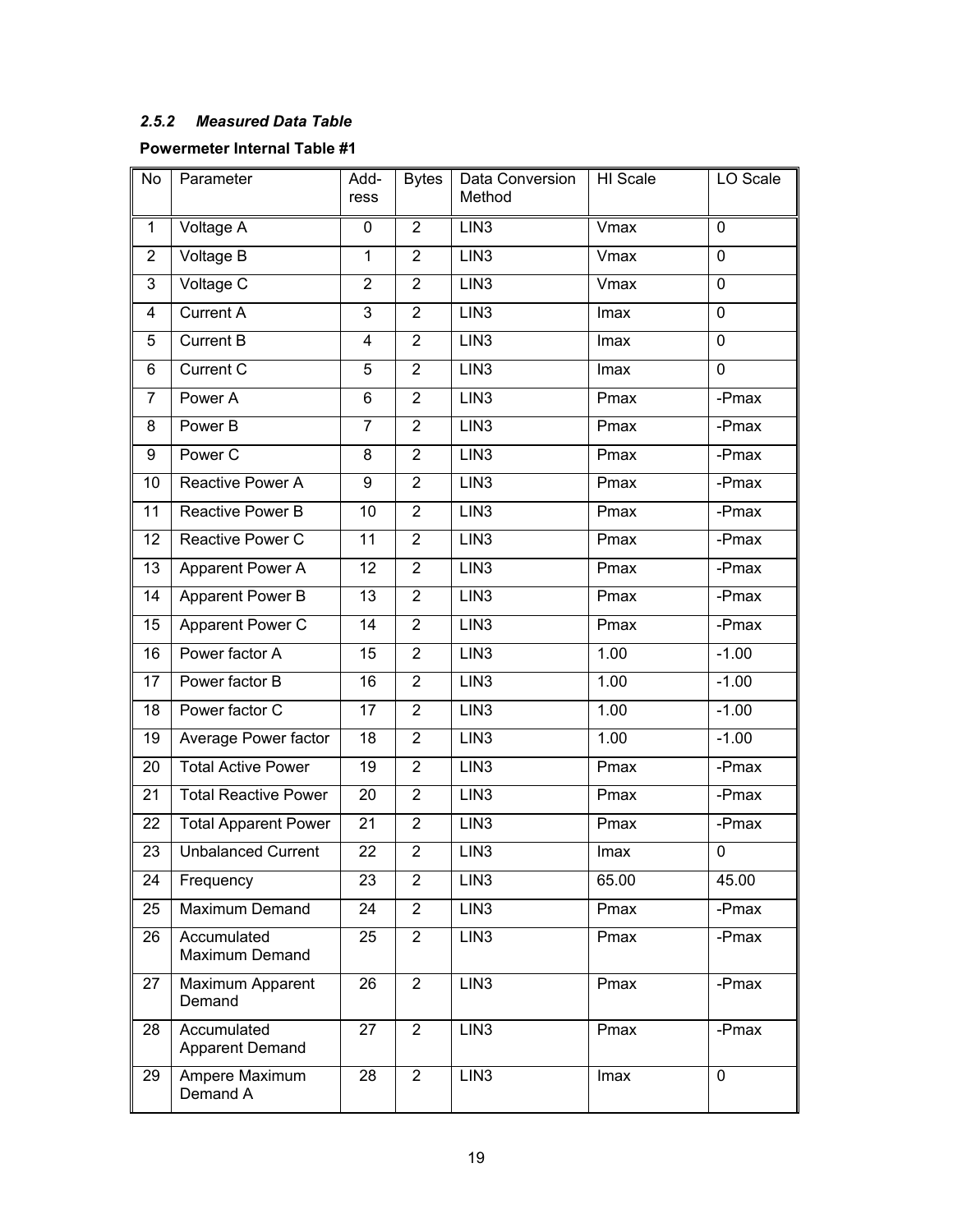| <b>No</b> | Parameter                            | Add-<br>ress | <b>Bytes</b>   | Data Conversion<br>Method | HI Scale | LO Scale       |
|-----------|--------------------------------------|--------------|----------------|---------------------------|----------|----------------|
| 30        | Ampere Maximum<br>Demand B           | 29           | $\overline{2}$ | LIN <sub>3</sub>          | Imax     | $\overline{0}$ |
| 31        | Ampere Maximum<br>Demand C           | 30           | $\overline{2}$ | LIN <sub>3</sub>          | Imax     | $\overline{0}$ |
| 32        | Consumption<br><b>KWH</b>            | 31           | $\overline{2}$ | <b>NONE</b>               | 9999     | $\overline{0}$ |
| 33        | Consumption<br>10*MWH                | 32           | $\overline{2}$ | <b>NONE</b>               | 9999     | 0              |
| 34        | <b>Returned Energy</b><br><b>KWH</b> | 33           | $\overline{2}$ | <b>NONE</b>               | 9999     | 0              |
| 35        | <b>Returned Energy</b><br><b>MWH</b> | 34           | $\overline{2}$ | <b>NONE</b>               | 9999     | 0              |
| 36        | +Reactive Energy<br><b>kVARH</b>     | 35           | $\overline{2}$ | <b>NONE</b>               | 9999     | 0              |
| 37        | +Reactive Energy<br>10*MVARH         | 36           | $\overline{2}$ | <b>NONE</b>               | 9999     | 0              |
| 38        | -Reactive Energy<br><b>kVARH</b>     | 37           | $\overline{2}$ | <b>NONE</b>               | 9999     | 0              |
| 39        | -Reactive Energy<br>10*MVARH         | 38           | $\overline{2}$ | <b>NONE</b>               | 9999     | 0              |

Where:

Vmax =  $660V$  if PT Ratio = 1.0 and Vmax = 144  $*$  PT Ratio if PT Ratio is not 1.0

 $Imax = 1.2 * CT primary current$ 

Pmax = Imax \* Vmax \* 3 if wiring configuration is 4L-n

Pmax = Imax \* Vmax \* 2 if wiring configuration is not 4L-n

### **NOTE**

An attempt to write any values to one or more addresses from 24 to 30 causes reset of all demands: Maximum Demand, Accumulated Maximum Demand, Maximum Apparent Demand, Accumulated Apparent Maximum Demand, Ampere Maximum Demand A, Ampere Maximum Demand B, Ampere Maximum Demand C.

The record of 0 to the addresses 31 or 32 will reset Consumption; the record of 0 to the addresses 33 or 34 will reset Returned Energy; the record of 0 to the addresses 35, 36, 37 or 38 will reset Reactive Energy.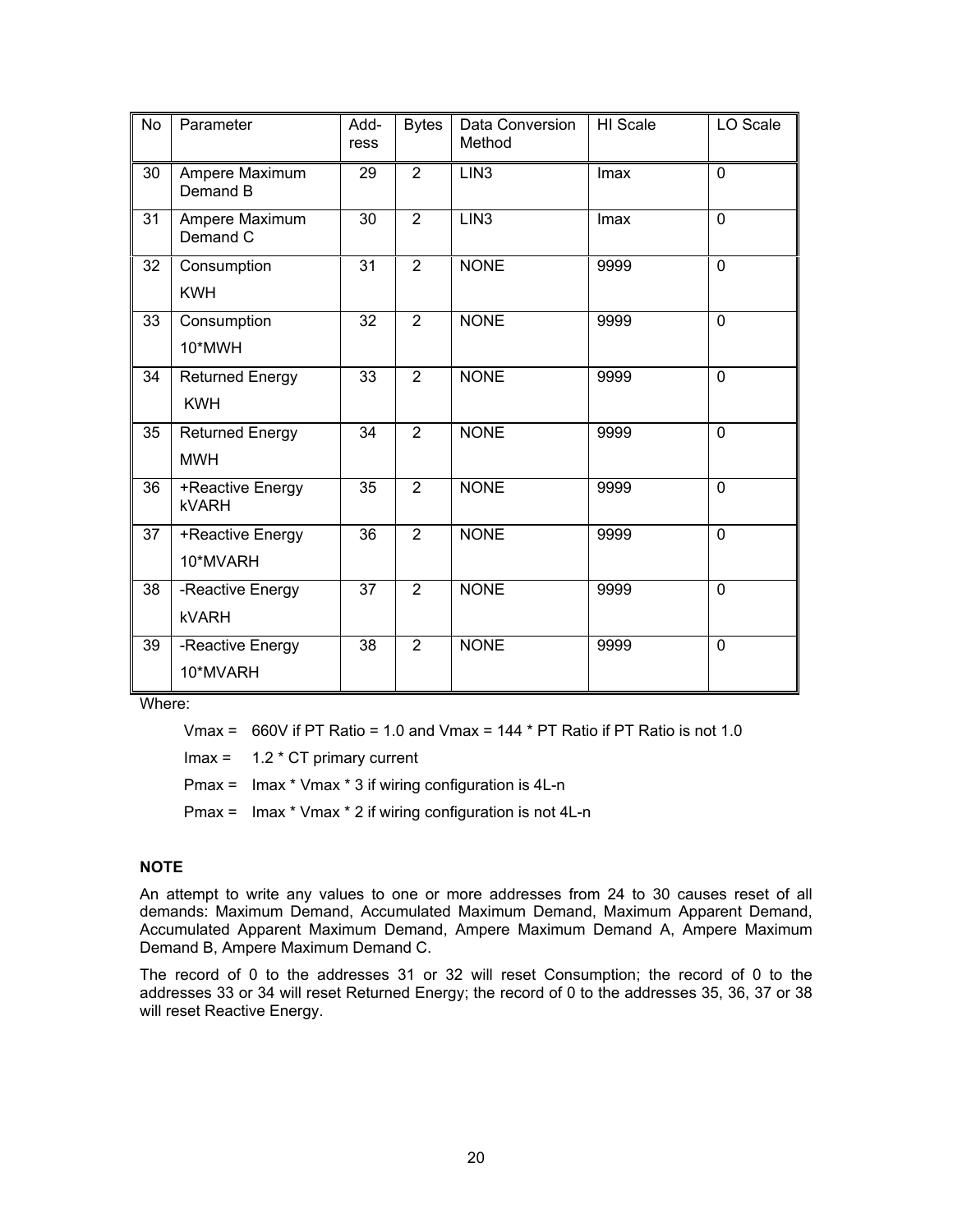## <span id="page-21-0"></span>*2.5.3 Setpoint Tables*

#### *Table of Available Setpoints*

The following table contains bit flags of available setpoints for the relay.

Bit meaning :

- **1** Set point exists
- **0** Set point does not exist

## **Powermeter Internal Table #2**

| No.            | Setpoints     | <b>Address</b> | Number of bytes |
|----------------|---------------|----------------|-----------------|
|                | Relay 1       | O              | 2               |
| $\overline{2}$ | Relay 2       |                | 2               |
| 3              | Relay 3       | 2              | 2               |
| 4              | Relay 4       | 3              | 2               |
| 5              | Analog Output | 4              | 2               |
| 6              | Pulsing       | 5              | 2               |
|                | Configuration | 6              | 2               |

## **Format of Available Setpoints for Internal Table #2**

| No.     | Setpoint                       | <b>Bit Number</b> | Range      |
|---------|--------------------------------|-------------------|------------|
| $1 - 4$ | <b>High Voltage</b>            | 1                 | 0 or 1     |
| $1 - 4$ | Low Voltage                    | $\overline{2}$    | 0 or 1     |
| $1 - 4$ | <b>High Current</b>            | 3                 | 0 or 1     |
| $1 - 4$ | <b>High Unbalanced Current</b> | 4                 | 0 or 1     |
| $1 - 4$ | <b>Max Demand</b>              | $\overline{5}$    | $0$ or $1$ |
| $1 - 4$ | <b>High Reactive Power</b>     | 6                 | $0$ or $1$ |
| $1 - 4$ | <b>High Apparent Power</b>     | $\overline{7}$    | 0 or 1     |
| $1 - 4$ | Low PF.                        | $\overline{8}$    | 0 or 1     |
| $1 - 4$ | Reserved                       | 9                 | 0 or 1     |
| $1 - 4$ | Reserved                       | 10                | $0$ or $1$ |
| 5       | Pulsing kWH                    | 1                 | 0 or 1     |
| 5       | Pulsing - kWH                  | $\overline{2}$    | 0 or 1     |
| 5       | Pulsing kVARH                  | 3                 | 0 or 1     |
| 5       | Reserved                       | 4                 | $0$ or $1$ |
| 6       | Voltage - A                    | 1                 | 0 or 1     |
| 6       | Voltage - B                    | $\overline{2}$    | $0$ or $1$ |
| 6       | Voltage - C                    | 3                 | 0 or 1     |
| 6       | Current - A                    | 4                 | 0 or 1     |
| 6       | Current - B                    | 5                 | 0 or 1     |
| 6       | Current - C                    | 6                 | $0$ or $1$ |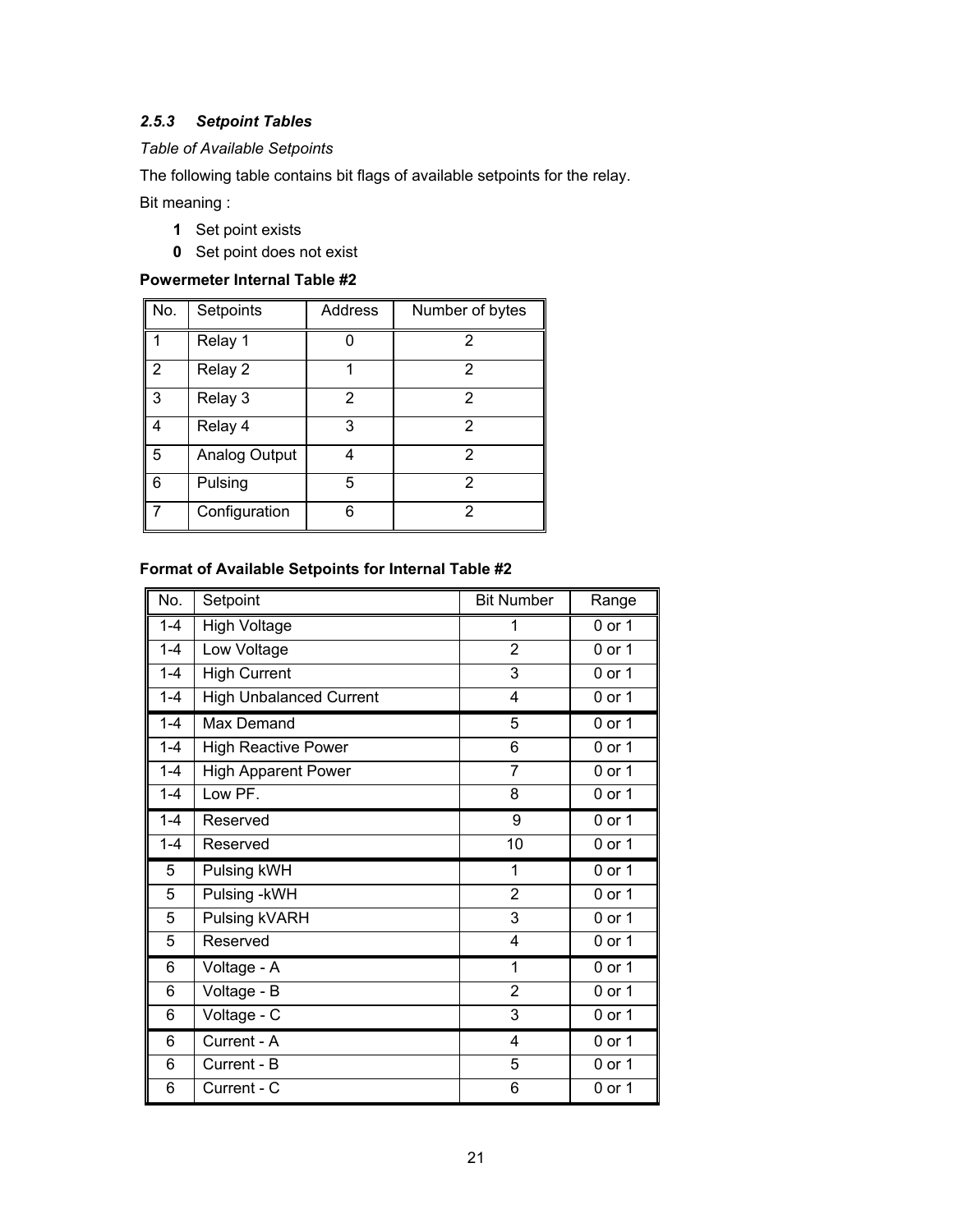| No.            | Setpoint                                      | <b>Bit Number</b> | Range  |
|----------------|-----------------------------------------------|-------------------|--------|
| 6              | Reserved                                      | 7                 | 0 or 1 |
| 6              | Reserved                                      | 8                 | 0 or 1 |
| 6              | <b>Active Power</b>                           | 9                 | 0 or 1 |
| 6              | <b>Reactive Power</b>                         | 10                | 0 or 1 |
| 6              | <b>Apparent Power</b>                         | 11                | 0 or 1 |
| 6              | <b>Accumulated Maximum Demand</b>             | 12                | 0 or 1 |
| 6              | <b>Accumulated Apparent Maximum</b><br>Demand | 13                | 0 or 1 |
| 6              | <b>Power Factor</b>                           | 14                | 0 or 1 |
| 6              | Frequency                                     | 15                | 0 or 1 |
| 7              | <b>Wiring Configuration</b>                   | 1                 | 0 or 1 |
| $\overline{7}$ | <b>PT Ratio</b>                               | $\overline{2}$    | 0 or 1 |
| $\overline{7}$ | <b>CT Primary Current</b>                     | 3                 | 0 or 1 |
| 7              | <b>Maximum Demand Period</b>                  | 4                 | 0 or 1 |
| 7              | Ampere Maximum Demand Period                  | 5                 | 0 or 1 |
| 7              | <b>Buffer Size</b>                            | 6                 | 0 or 1 |
| 7              | Reset Enable/Disable                          | 7                 | 0 or 1 |
| 7              | Reserved                                      | 8                 | 0 or 1 |

## *Relay Setpoint Tables*

| Setpoints for Relay 1 - Table Number 3 |  |
|----------------------------------------|--|
| Setpoints for Relay 2 - Table Number 4 |  |
| Setpoints for Relay 3 - Table Number 5 |  |
| Setpoints for Relay 4 - Table Number 6 |  |

## **Powermeter Internal Tables 3 to 6**

|                | Setpoint | Data type         | Add-<br>ress   | No. of<br><b>Bytes</b> | Data<br>Conversion | HI<br>Scale           | LO<br>Scale |
|----------------|----------|-------------------|----------------|------------------------|--------------------|-----------------------|-------------|
|                |          |                   |                |                        | <b>Type</b>        |                       |             |
| 1              | High     | High Bound        | 0              | $\overline{2}$         | LIN <sub>3</sub>   | Vmax                  | 0           |
|                | Voltage  | <b>High Delay</b> | 1              | $\overline{2}$         | None               | 999 or <sup>10</sup>  | $\Omega$    |
|                |          | Low Bound         | $\overline{2}$ | $\overline{2}$         | Line3              | Vmax                  | 0           |
|                |          | Low Delay         | 3              | $\overline{2}$         | None               | 999 or $\circledcirc$ | $\Omega$    |
| $\overline{2}$ | Low      | <b>High Bound</b> | 4              | $\overline{2}$         | LIN <sub>3</sub>   | Vmax                  | $\Omega$    |
|                | Voltage  | <b>High Delay</b> | 5              | 2                      | None               | 999 or 0              | 0           |
|                |          | Low Bound         | 6              | $\mathcal{P}$          | Line3              | Vmax                  | $\Omega$    |
|                |          | Low Delay         | 7              | $\overline{2}$         | <b>None</b>        | 999 or <sup>10</sup>  | 0           |
| 3              | High     | High Bound        | 8              | 2                      | LIN <sub>3</sub>   | lmax                  | 0           |
|                | Current  | <b>High Delay</b> | 9              | 2                      | None               | 999 or 0              | $\Omega$    |
|                |          | Low Bound         | 10             | $\overline{2}$         | Line3              | lmax                  | 0           |
|                |          | Low Delay         | 11             | $\overline{2}$         | None               | 999 or 0              | 0           |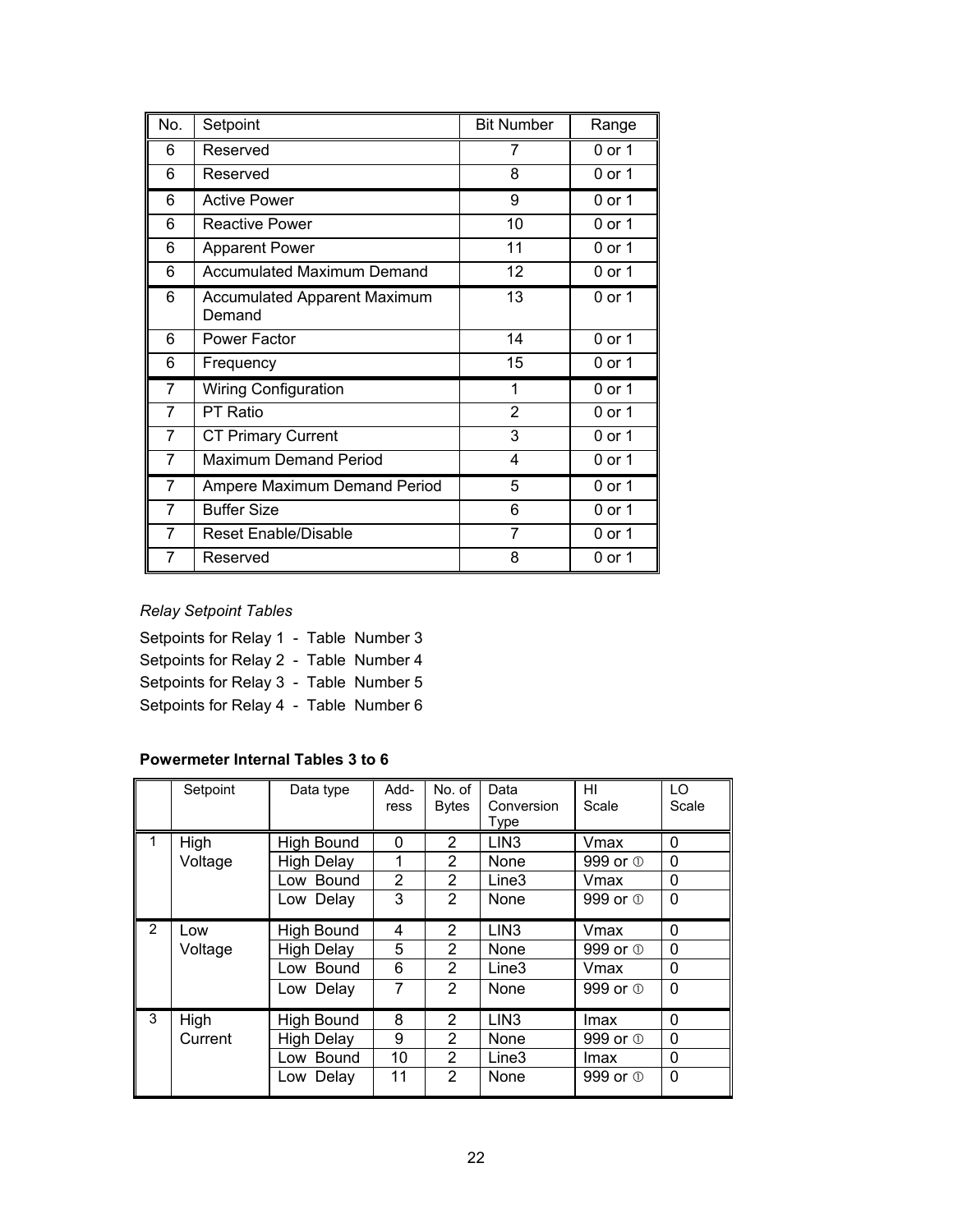|                | Setpoint   | Data type         | Add-<br>ress | No. of<br><b>Bytes</b> | Data<br>Conversion<br>Type | HI<br>Scale           | LO<br>Scale |
|----------------|------------|-------------------|--------------|------------------------|----------------------------|-----------------------|-------------|
| 4              | High       | High Bound        | 12           | $\overline{2}$         | LIN <sub>3</sub>           | Imax                  | 0           |
|                | Unbalanced | <b>High Delay</b> | 13           | $\overline{2}$         | None                       | 999 or <sup>10</sup>  | 0           |
|                | Current    | Low Bound         | 14           | $\overline{2}$         | Line3                      | Imax                  | 0           |
|                |            | Low Delay         | 15           | $\overline{2}$         | None                       | 999 or $\circledcirc$ | 0           |
| 5              | Maximum    | <b>High Bound</b> | 16           | $\overline{2}$         | LIN <sub>3</sub>           | Pmax                  | -Pmax       |
|                | Demand     | <b>High Delay</b> | 17           | $\overline{2}$         | None                       | 999 or <sup>10</sup>  | $\Omega$    |
|                |            | Low Bound         | 18           | $\overline{2}$         | Line3                      | Pmax                  | -Pmax       |
|                |            | Low Delay         | 19           | $\overline{2}$         | None                       | 999 or <sup>10</sup>  | $\Omega$    |
| 6              | High       | High Bound        | 20           | $\overline{2}$         | LIN <sub>3</sub>           | Pmax                  | -Pmax       |
|                | Reactive   | <b>High Delay</b> | 21           | $\overline{2}$         | None                       | 999 or <sup>10</sup>  | 0           |
|                | Power      | Low Bound         | 22           | $\overline{2}$         | Line3                      | Pmax                  | -Pmax       |
|                |            | Low Delay         | 23           | $\overline{2}$         | None                       | 999 or <sup>10</sup>  | 0           |
| $\overline{7}$ | High       | <b>High Bound</b> | 24           | $\overline{2}$         | LIN <sub>3</sub>           | Pmax                  | -Pmax       |
|                | Apparent   | <b>High Delay</b> | 25           | $\overline{2}$         | None                       | 999 or <sup>10</sup>  | 0           |
|                | Power      | Low Bound         | 26           | $\overline{2}$         | Line3                      | Pmax                  | -Pmax       |
|                |            | Low Delay         | 27           | $\overline{2}$         | None                       | 999 or 0              | 0           |
| 8              | Low        | High Bound        | 28           | $\overline{2}$         | LIN <sub>3</sub>           | Pmax                  | $-1.00$     |
|                | Power      | <b>High Delay</b> | 29           | $\overline{2}$         | None                       | 999 or <sup>10</sup>  | 0           |
|                | Factor     | Low Bound         | 30           | $\overline{2}$         | Line3                      | Pmax                  | $-1.00$     |
|                |            | Low Delay         | 31           | $\overline{2}$         | None                       | 999 or <sup>10</sup>  | 0           |

 $O$  65535 to suppress

#### **NOTE**

Although LO Scale in some setpoints are negative the boundaries must be positive.

A **High Delay** value of 999 corresponds to a delay of 99.9 seconds. A **Low Delay** value of 999 corresponds to a delay of 999 seconds.

The setpoint will be suppressed while the **High Delay** is suppressed.

#### *Pulsing Setpoints*

#### **Powermeter Internal Table #7**

| <b>No</b> | <b>SETPOINT</b> | <b>ADDRESS</b> | <b>NO OF BYTES</b> | <b>RANGE</b>            |
|-----------|-----------------|----------------|--------------------|-------------------------|
|           | Pulsing kWH     |                |                    | 1 to 200 or $\mathbb O$ |
|           | Pulsing - kWH   |                |                    | 1 to 200 or $\mathbb O$ |
| 3         | Pulsing kVARH   | ◠              |                    | 1 to 200 or $\odot$     |

 $\overline{0}$  65535 to suppress pulsing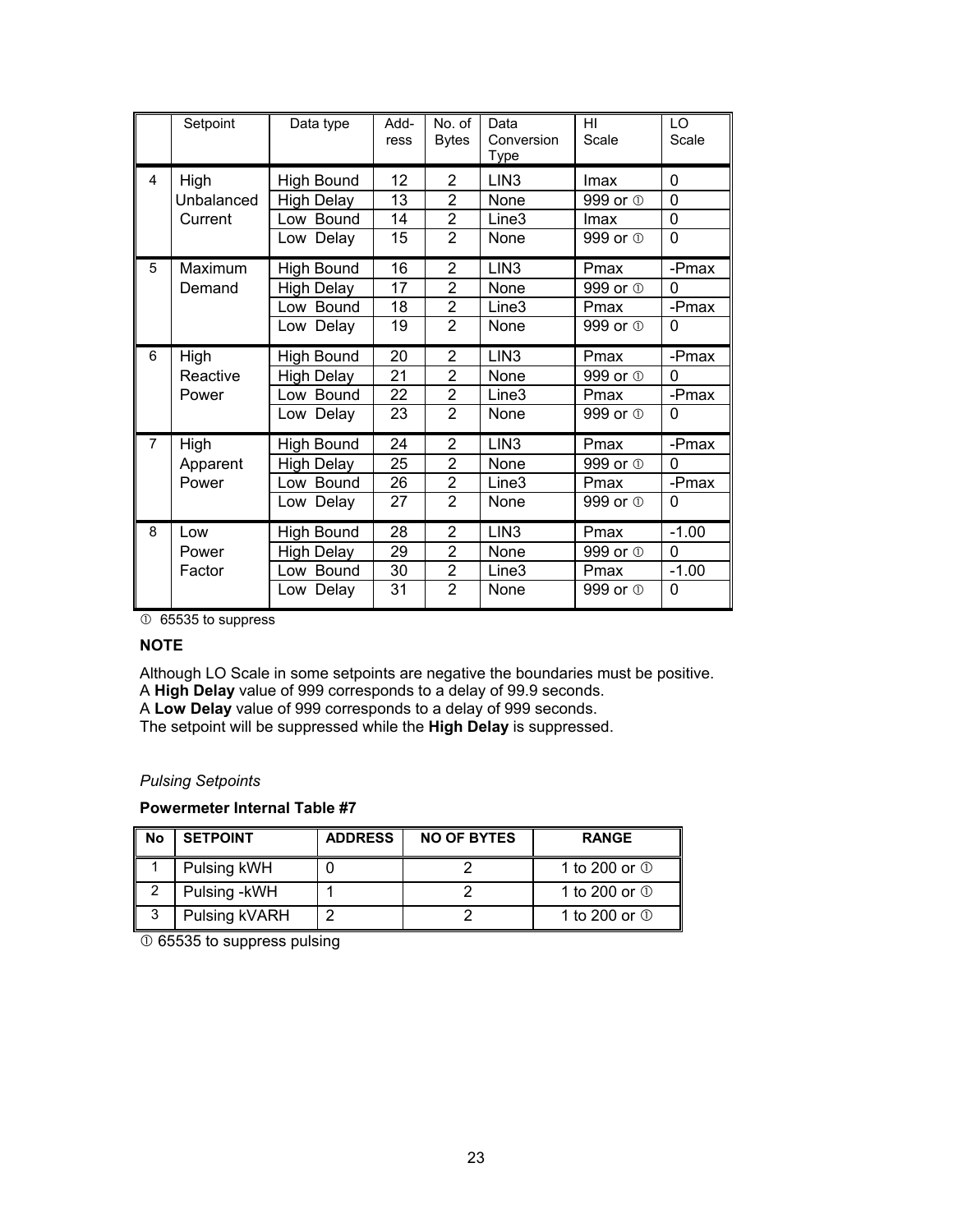## *Analog Output Setpoint Table*

## **Powermeter Internal Table #8**

| <b>No</b> | Setpoint                                             | Address        | No. of<br>bytes | Range                     |
|-----------|------------------------------------------------------|----------------|-----------------|---------------------------|
| 1         | Voltage - A                                          | 0              | 2               | 0 to 14 or $\circledcirc$ |
| 2         | Voltage - B                                          | 1              | $\overline{2}$  | 0 to 14 or $\circledcirc$ |
| 3         | Voltage - C                                          | $\overline{2}$ | 2               | 0 to 14 or $\circledcirc$ |
| 4         | Current - A                                          | 3              | $\overline{2}$  | 0 to 14 or $\Phi$         |
| 5         | Current - B                                          | 4              | $\overline{2}$  | 0 to 14 or $\mathbb O$    |
| 6         | Current - C                                          | 5              | $\overline{2}$  | 0 to 14 or $\mathbb O$    |
| 7         | Reserved                                             | 6              | 2               |                           |
| 8         | Reserved                                             | 7              | 2               |                           |
| 9         | Active Power                                         | 8              | $\overline{2}$  | 0 to 14 or $\Phi$         |
| 10        | <b>Reactive Power</b>                                | 9              | $\overline{2}$  | 0 to 14 or $\circledcirc$ |
| 11        | <b>Apparent Power</b>                                | 10             | $\overline{2}$  | 0 to 14 or $\circledcirc$ |
| 12        | Accumulated<br>Maximum Demand                        | 11             | $\overline{2}$  | 0 to 14 or $\mathbb O$    |
| 13        | <b>Accumulated Apparent</b><br><b>Maximum Demand</b> | 12             | $\overline{2}$  | 0 to 14 or $\mathbb O$    |
| 14        | Power Factor                                         | 13             | $\overline{2}$  | 0 to 14 or $\mathbb O$    |
| 15        | Frequency                                            | 14             | $\overline{2}$  | 0 to 14 or $\circledcirc$ |

 $\overline{0}$  65535 to suppress

## <span id="page-24-0"></span>*2.5.4 System Configuration Setpoint*

#### **Powermeter Internal Table #9**

| No. | Setpoint                        | Addr           | No. of<br>bytes | Range                                                                                                                      |
|-----|---------------------------------|----------------|-----------------|----------------------------------------------------------------------------------------------------------------------------|
|     | <b>Wiring Configuration</b>     | $\Omega$       | $\overline{2}$  | $0 = 3$ -wire direct connection<br>$1 = 4$ -wire line to neutral<br>$2 = 3$ -wire open delta<br>$3 = 4$ -wire line to line |
| 2   | PT Ratio<br>$\circ$             |                | $\overline{2}$  | 1 to 65000                                                                                                                 |
| 3   | <b>CT Primary Current</b>       | $\overline{2}$ | 2               | 1 to 50000                                                                                                                 |
| 4   | Maximum Demand<br>Period        | 3              | $\overline{2}$  | 1,2,5,10,20,30,60 or<br>255=External synchronization                                                                       |
| 5   | Ampere Maximum<br>Demand Period | 4              | $\overline{2}$  | 1 to 1800                                                                                                                  |
| 6   | <b>Buffer Size</b>              | 5              | $\overline{2}$  | 8 or 32 ('nor' or 'UnSt')                                                                                                  |
| 7   | Reset Mode                      | 6              | 2               | Enable<br>0<br>Disable                                                                                                     |

 $\overline{O}$  For PT ratio multiply desired value by ten (10).